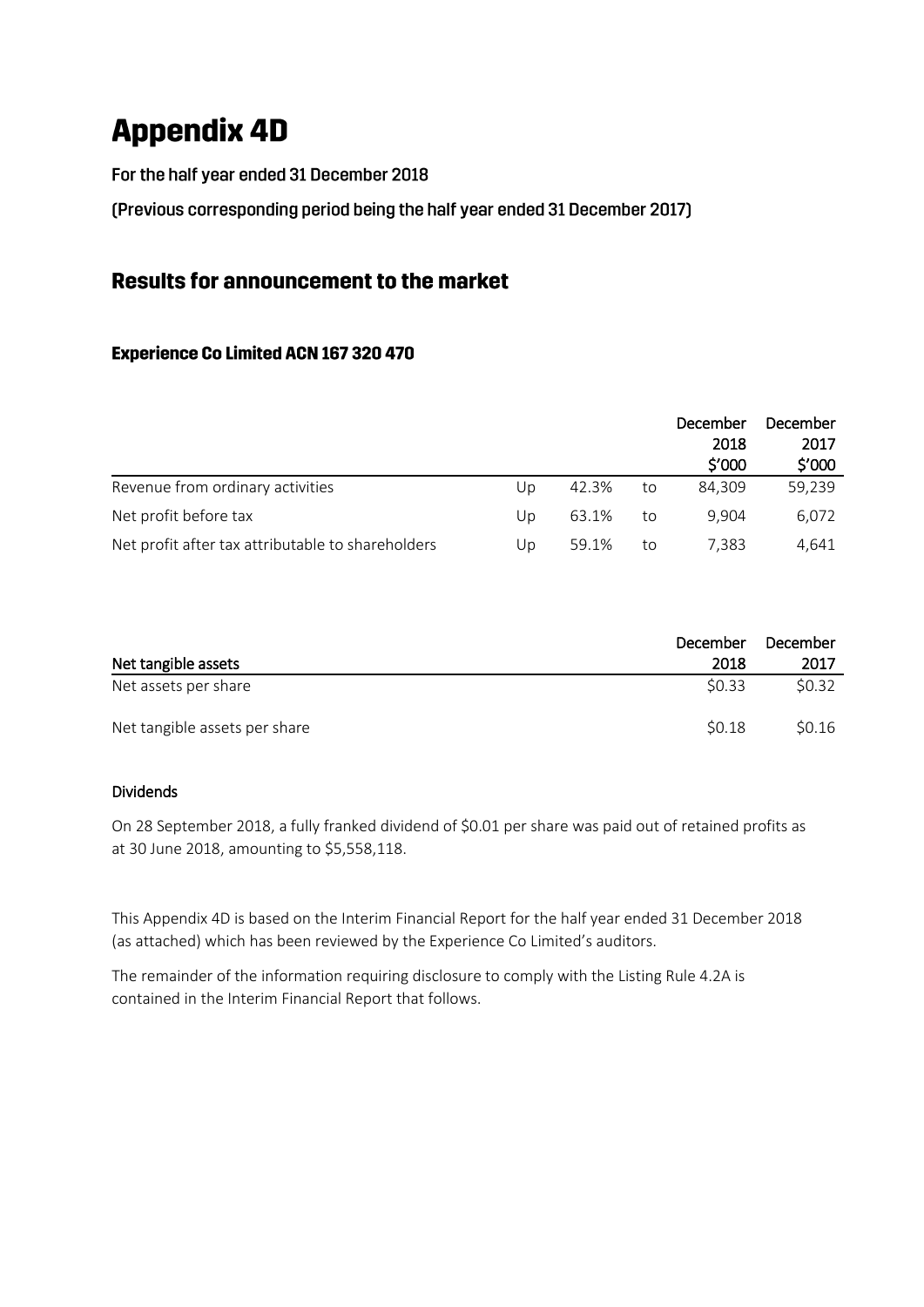# **Experience Co Limited**

ACN 167 320 470

**Interim Financial Report** Half year ended 31 December 2018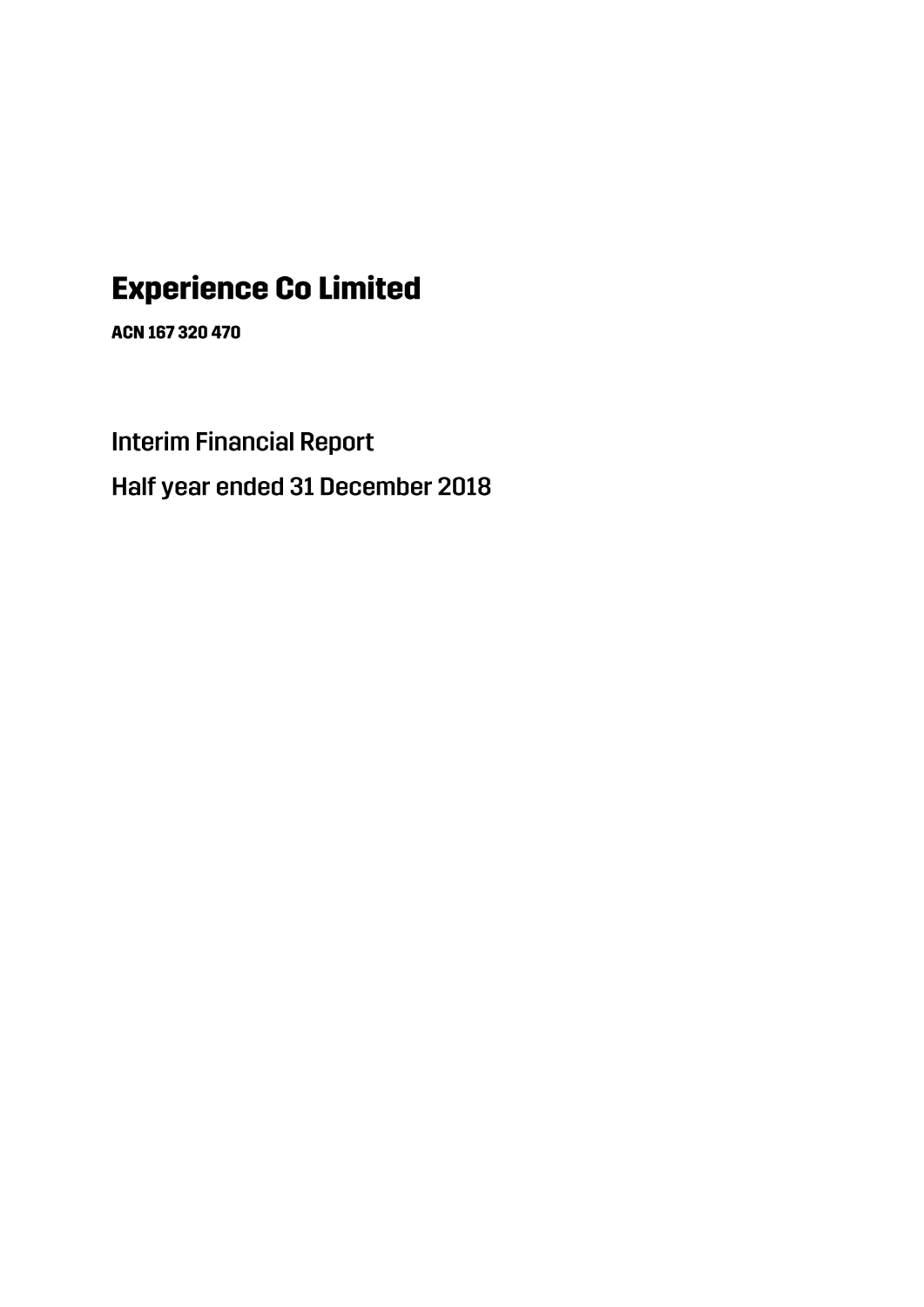# **Experience Co Limited Half Year Report For the period ended 31 December 2018**

# **Contents**

| Directors' Report                                                       | $\overline{4}$ |
|-------------------------------------------------------------------------|----------------|
| Consolidated Statement of Profit or Loss and Other Comprehensive Income | $\overline{7}$ |
| Consolidated Statement of Financial Position                            | 8              |
| Consolidated Statement of Changes in Equity                             | 9              |
| Consolidated Statement of Cash Flows                                    | 10             |
| Notes to the Financial Statements                                       | 11             |
| Directors' Declaration                                                  | 16             |
| Auditor's Independence Declaration                                      | 18             |
| Independent Auditor's Review Report                                     | 19             |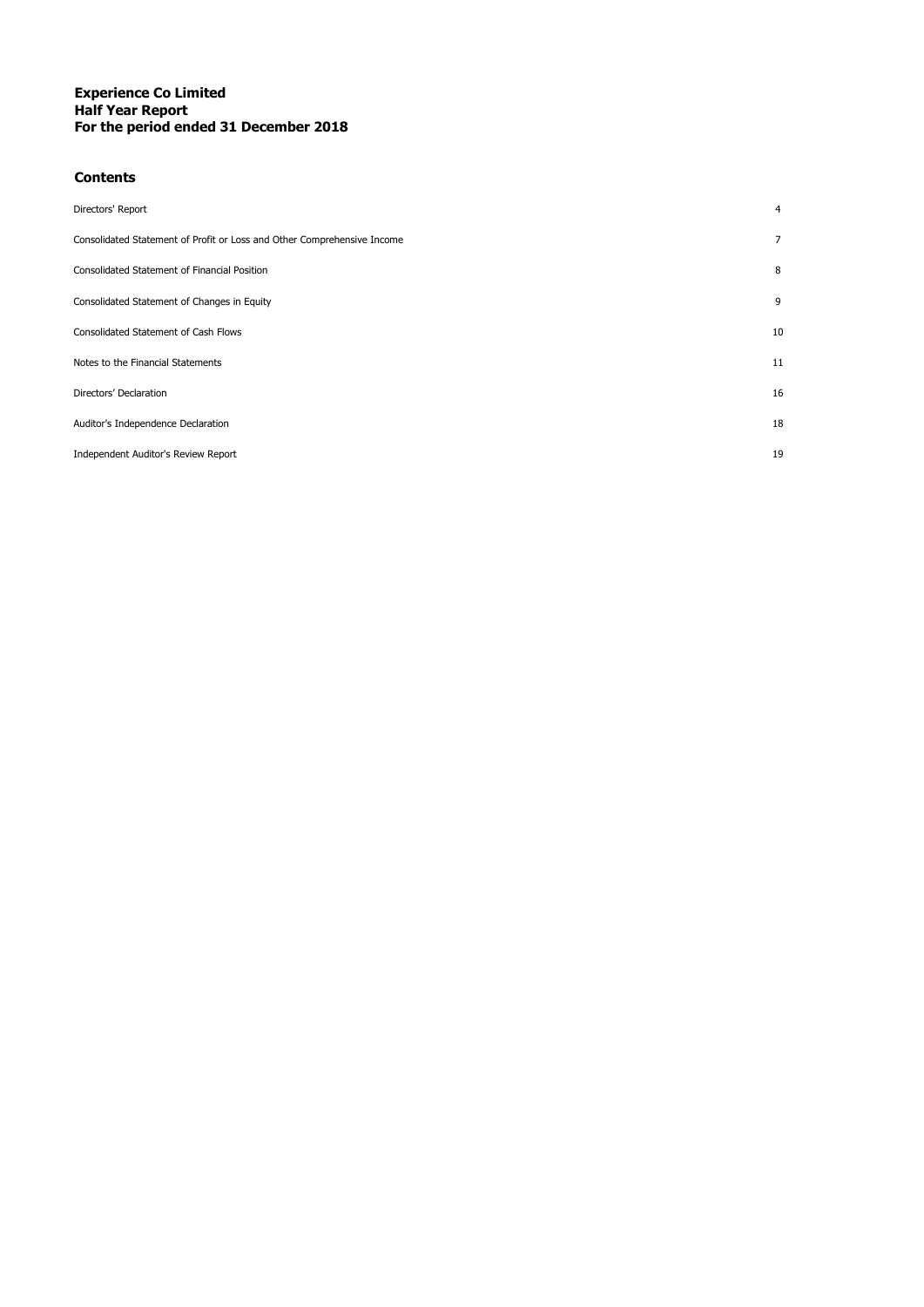# **Experience Co Limited Directors' Report**

The directors present their report on the consolidated entity (referred to herein as the Group) consisting of Experience Co Limited and its controlled entities for the half year ended 31 December 2018.

The following persons were directors of Experience Co Limited during or since the end of the period up to the date of this report:

| Kerry (Bob) East | Independent Non-Executive Director                  |
|------------------|-----------------------------------------------------|
|                  | Chair (appointed 26 October 2018)                   |
|                  | Executive Chair (appointed 13 February 2019)        |
| John Diddams     | Independent Non-Executive Director                  |
|                  | Deputy Chair of the Board                           |
| Colin Hughes     | Independent Non-Executive Director                  |
| Anthony Boucaut  | <b>Executive Director</b>                           |
|                  | <b>Managing Director</b>                            |
| Anthony Ritter   | Executive Director (resigned 13 February 2019)      |
|                  | Chief Executive Officer (resigned 13 February 2019) |

#### **Company Secretaries**

The Directors appointed Fiona van Wyk as Company Secretary on 10 September 2018 at which time joint Company Secretaries John Diddams and Anthony Ritter resigned.

#### **Principal Activities**

The principal activities of the Group during the period was the provision of adventure tourism and leisure experiences, including tandem skydiving in Australia and New Zealand, white water rafting, canyoning, helicopter and boat tours, snorkelling and diving in the Great Barrier Reef, rainforest tours in the Daintree in North Queensland and hot air ballooning in New South Wales and Queensland.

#### **Business Overview**

The Group is a leading adventure tourism and activities business offering customers adventure activities and experiences throughout Australia and New Zealand.

As at 31 December 2018, adventure activities and experiences operated from the following locations:

- 16 skydiving dropzones in Australia and 3 in New Zealand

- An eco-tourism adventure hub in Cairns Far North Queensland, offering customers white water rafting, hot air ballooning, canyoning, sea kayaking, snorkelling, scuba diving,helicopter and boat tours to the Great Barrier Reef and Daintree Forest Tours.

- Hot Air ballooning locations in Byron Bay and The Hunter Valley, New South Wales, and in Cairns, Far North Queensland.

The Group operates under a number of recognised and well respected brands including: Skydive the Beach, Skydive Australia, NZone Skydive, Skydive Wanaka, Raging Thunder Adventures, Reef Magic Cruises, Byron Bay and Wine Country Balloons, Great Barrier Reef Helicopters, Big Cat Green Island Reef Cruise, Tropical Journeys and Calypso Reef Tours.

The Group has a team of more than 1,000 comprising full time, part time employees and contractors to carry out Group activities.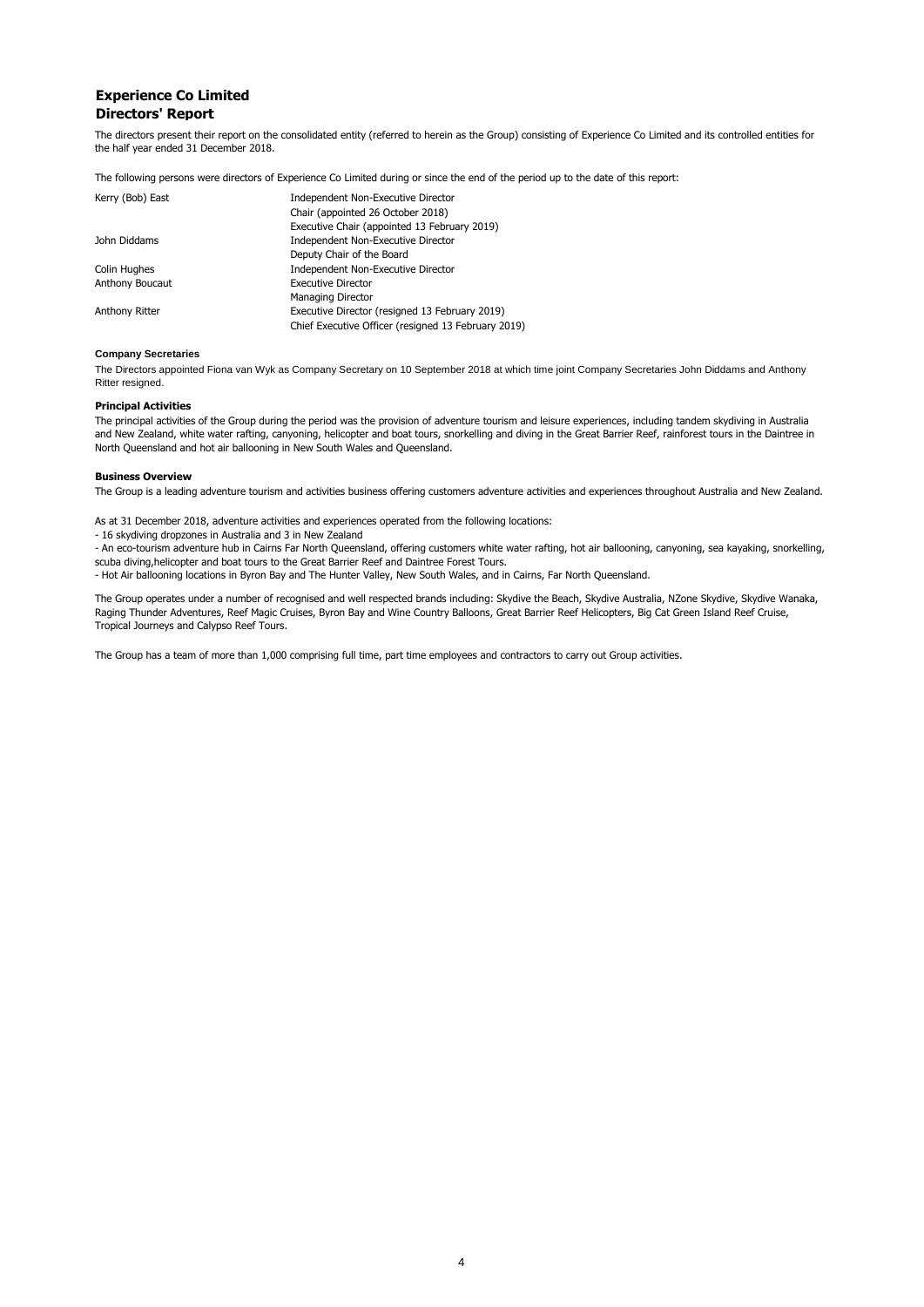# **Experience Co Limited Directors' Report**

#### **Review of operations**

Presented below is a summary of historical and current operating statistics and financial performance information, including a comparison of actual results for the period ended 31 December 2018 against the same period last year.

| <b>Currency: Australian dollars</b>                    | Unit          | 1H19    | 1H18         | Change      | Change %  |
|--------------------------------------------------------|---------------|---------|--------------|-------------|-----------|
| <b>Financial performance metrics</b>                   |               |         |              |             |           |
| Sales revenue                                          | \$million     | 84.3    | 59.2         | 25.1        | 42.3%     |
| EBITDA <sup>1</sup>                                    | \$million     | 17.6    | 11.2         | 6.4         | 57.1%     |
| Net profit before income tax                           | \$million     | 9.9     | 6.1          | 3.8         | 63.1%     |
| Net profit                                             | \$million     | 7.4     | 4.6          | 2.8         | 59.1%     |
| Underlying EBITDA <sup>2</sup>                         | \$million     | 17.3    | 13.2         | 4.1         | 31.1%     |
| Underlying operating cash flow <sup>3</sup>            | \$million     | 17.9    | 12.4         | 5.5         | 44.4%     |
| Underlying operating cash flow conversion <sup>4</sup> | $\%$          | 103.5%  | 93.9%        | 9.6ppt      | 10.2%     |
| Earnings per share (basic)                             | cents         | 1.3     | 1.0          | 0.3         | 29.2%     |
| Earnings per share (diluted)                           | cents         | 1.3     | 1.0          | 0.3         | 29.9%     |
| <b>Operating metrics</b>                               |               |         |              |             |           |
| Skydiving revenue <sup>5</sup>                         | \$million     | 39.9    | 37.6         | 2.2         | 5.8%      |
| Skydiving tandem jumps                                 | No.           | 92,664  | 91,108       | 1,556       | 1.7%      |
| Average revenue per tandem jump                        | \$            | 430     | 413          | 17          | 4.1%      |
| Skydiving Underlying EBITDA margin <sup>6</sup>        | $\%$          | 32.9%   | 34.3%        | $(1.4)$ ppt | $(4.0\%)$ |
| Adventure Experiences revenue                          | \$million     | 42.0    | 20.5         | 21.5        | 104.9%    |
| <b>Adventure Experiences</b>                           | No.           | 221,105 | 112,045      | 109,060     | 97.3%     |
| Average revenue per experience                         | \$            | 190     | 183          | 7           | 3.8%      |
| Adventure Experiences Underlying EBITDA margin         | $\%$          | 22.1%   | 24.4%        | $(2.3)$ ppt | $(9.4\%)$ |
| <b>Capital metrics</b>                                 |               | Dec18   | <b>Jun18</b> | Change      | Change %  |
| Net debt                                               | \$million     | 23.1    | 28.4         | (5.3)       | (18.7%)   |
| Gearing ratio <sup>7</sup>                             | $\frac{0}{0}$ | 15.1%   | 19.2%        | $(4.1)$ ppt | (21.5%)   |
| Net debt to Underlying EBITDA                          | multiple      | 0.7     | 0.9          | (0.2)       | (23.8%)   |
| Net assets per share                                   | cents         | 32.8    | 32.5         | 0.4         | 1.1%      |
| Net tangible assets per share                          | cents         | 17.8    | 16.1         | 1.7         | 10.3%     |

**Notes**

1. Earnings before interest, tax, depreciation and amortisation

2. Earnings before interest, tax, depreciation and amortisation adjusted for one-off items

3. Underlying operating cash flow is defined as operating cash flow before finance costs and income taxes, and one-off items

4. Underlying operating cash flow divided by Underlying EBITDA

5. Skydiving revenue is based the Sales revenue reported for the Skydiving segment, excluding other sales (being sales not associated with jump activity)

6. Calculated based on Underlying EBITDA for the Skydiving segment divided by Skydiving revenue (see Note 5 above)

7. Gearing ratio is net debt (gross borrowings less cash equivalents) as a % of total tangible assets

The profit for the Group after providing for income tax amounted to \$7.4 million (31 December 2017: \$4.6 million).

Underlying EBITDA saw an increase in the period to \$17.3 million (31 December 2017: \$13.2 million) which reflected:

- full period contribution from 1H18 acquisitions, which increased the contribution from the Adventure Experiences segment;
- stabilisation in Skydiving revenue and volume in both Australia and New Zealand; and
- increase in corporate costs.

Underlying operation cashflow conversion improved on the prior period to 103.5% (31 December 2017: 93.9%), demonstrating the business model's strong operating cash conversion cycle.

#### **Skydiving**

We continue to have a market leading position in both Australia and New Zealand.

FY18 saw the first fatalities in the Australian tandem skydive industry in over 30 years, and also the first Experience Co jump fatalities in the Mission Beach incident in October 2017 and a fatality at our Queenstown operation in January 2018.

These events and the effects of poor weather impacted the trajectory of the Skydiving operations in Australia and New Zealand heading into the period, and accordingly we were pleased with the increase in tandem jump volume by 1.4% in Australia and 2.5% in New Zealand on the prior period, or 1.7% across the Skydiving business.

#### **Adventure Experiences**

The growth on the prior period, has been driven by the full period contribution of the 1H18 acquisitions, in particular Big Cat, Tropical Journeys and Great Barrier Reef Helicopters ('GBRH').

Overall, with over 98% of our Adventure Experience business located in Far North Queensland our earnings have been impacted by record rainfalls in late 2018 and a softer tourism market, which is reflected in period on period decreases in airport arrivals (both domestic and international). Market commentary attributes a significant driver to be domestic airline capacity and ticket pricing, which is driving down the all important domestic incoming passenger volume, noting that Cairns international patronage often comes via other major Australian centres.

These factors were the primary drivers of the revised earnings guidance issued in February 2019, as these conditions continued into early 2019.

## **Corporate**

1H19 corporate costs are tracking in line with expectations. The increase on the prior period is largely driven by internal reorganisation as a result of the 1H18 acquisitions, and amongst other items increases in insurance costs in the period.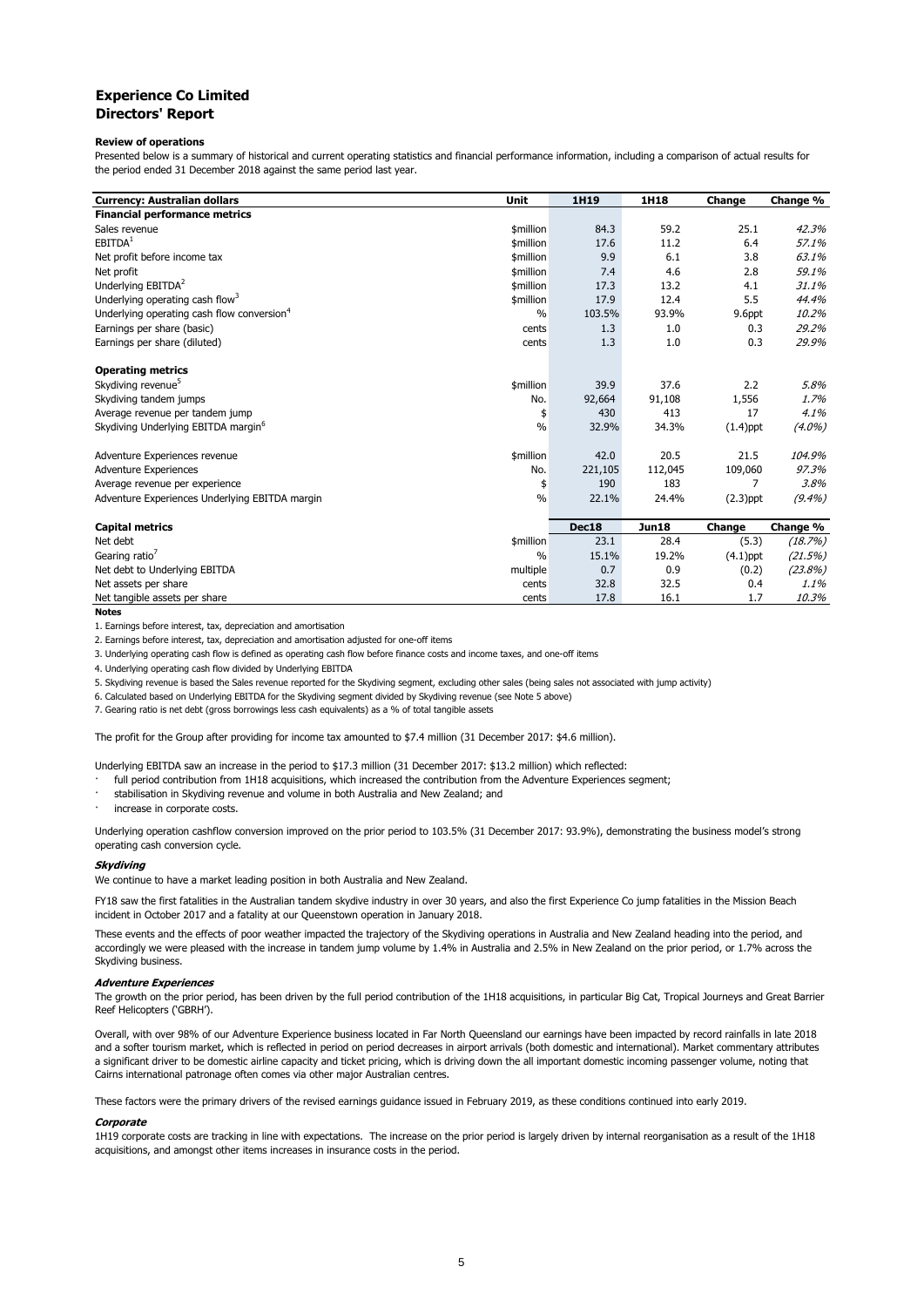# **Experience Co Limited Directors' Report**

#### **Capital management**

Heading into the second half the Group will be looking to heighten the focus on capital management discipline and improve fixed assets management to better align the physical, operational and financial objectives of the business.

#### **Reconciliation of net profit after tax to non-Australian Accounting Standard measures**

|                                                                                     | 31 December 2018<br>\$'000 | 31 December 2017<br>\$'000 |
|-------------------------------------------------------------------------------------|----------------------------|----------------------------|
| Net profit after tax                                                                | 7,383                      | 4,641                      |
| Add: Depreciation and amortisation                                                  | 6,839                      | 4,231                      |
| Add: Finance costs                                                                  | 884                        | 894                        |
| Add: Income Tax Expense                                                             | 2,521                      | 1,431                      |
| Earnings before interest, taxes, depreciation, amortisation and impairment (EBITDA) | 17,627                     | 11,197                     |
| Add: One off Items 1                                                                | (303)                      | 1,995                      |
| <b>Underlying EBITDA</b>                                                            | 17,324                     | 13,192                     |
|                                                                                     |                            |                            |
| Net profit after tax                                                                | 7,383                      | 4,641                      |
| Add: One off Items $1$                                                              | (303)                      | 1,995                      |
| Less: Tax effect                                                                    | 91                         | (599)                      |
| Underlying Net Profit after Tax                                                     | 7,171                      | 6,037                      |

1. One off items in HY19 comprised non-recurring redundancy and legal costs offset by an insurance recovery. 1H18 one-off items included business acquisition due diligence and advisory fees, rebranding project costs and office renovation expenses.

EBITDA is a financial measure which is not prescribed by Australian Accounting Standards ("AAS") and represents the net profit under AAS adjusted for interest, taxation, depreciation and amortisation. The directors consider EBITDA to be meaningful measure of the operating performance of the consolidated entity on a statutory basis.

Underlying EBITDA and Underlying NPAT are financial measures not prescribed by Australian Accounting Standards ("AAS") and represents the profit under AAS adjusted for interest, taxation, depreciation and amortisation, and one-off items. The directors consider Underlying EBITDA to reflect the core earnings of the consolidated entity.

#### **Outlook**

The Group remains well positioned in key market and the core business remains solid.

Consistent with our announcement on 13 February 2019, the Group expects to achieve Underlying EBITDA of \$30 million to \$33 million for FY19, assuming no material changes in market conditions.

#### **Dividends**

On 28 September 2018, a fully franked dividend of \$0.01 per share was paid out of retained profits at 30 June 2018, amounting to \$5,558,118.

There have been no other dividends paid or declared during the period.

#### **Significant Changes in State of Affairs**

There were no significant changes in the state of affairs of the Group in the period.

#### **Events Subsequent to the End of the Reporting Period**

On 13 February 2019 Anthony Ritter the CEO and an Executive Director resigned his positions effective on that date.

#### **Rounding of Amounts**

The Company is an entity to which ASIC Corporations (Rounding in Financial/Director's Reports) Instrument 206/191 issued by ASIC relating to rounding off applies and in accordance with that instrument amounts in the Financial Statements and Directors' Reports have been rounded to the nearest thousand dollars.

#### **Auditor's independence declaration**

A copy of the auditor's independence declaration as requested under section 307C of the Corporation Act 2001 is set out on page 18.

Signed in accordance with a resolution of directors, pursuant to section 306(3)(a) of the Corporations Act 2001.

Managing Director **Executive Chairman** 

**Anthony Boucaut Kerry (Bob) East**

Sydney: 25 February 2019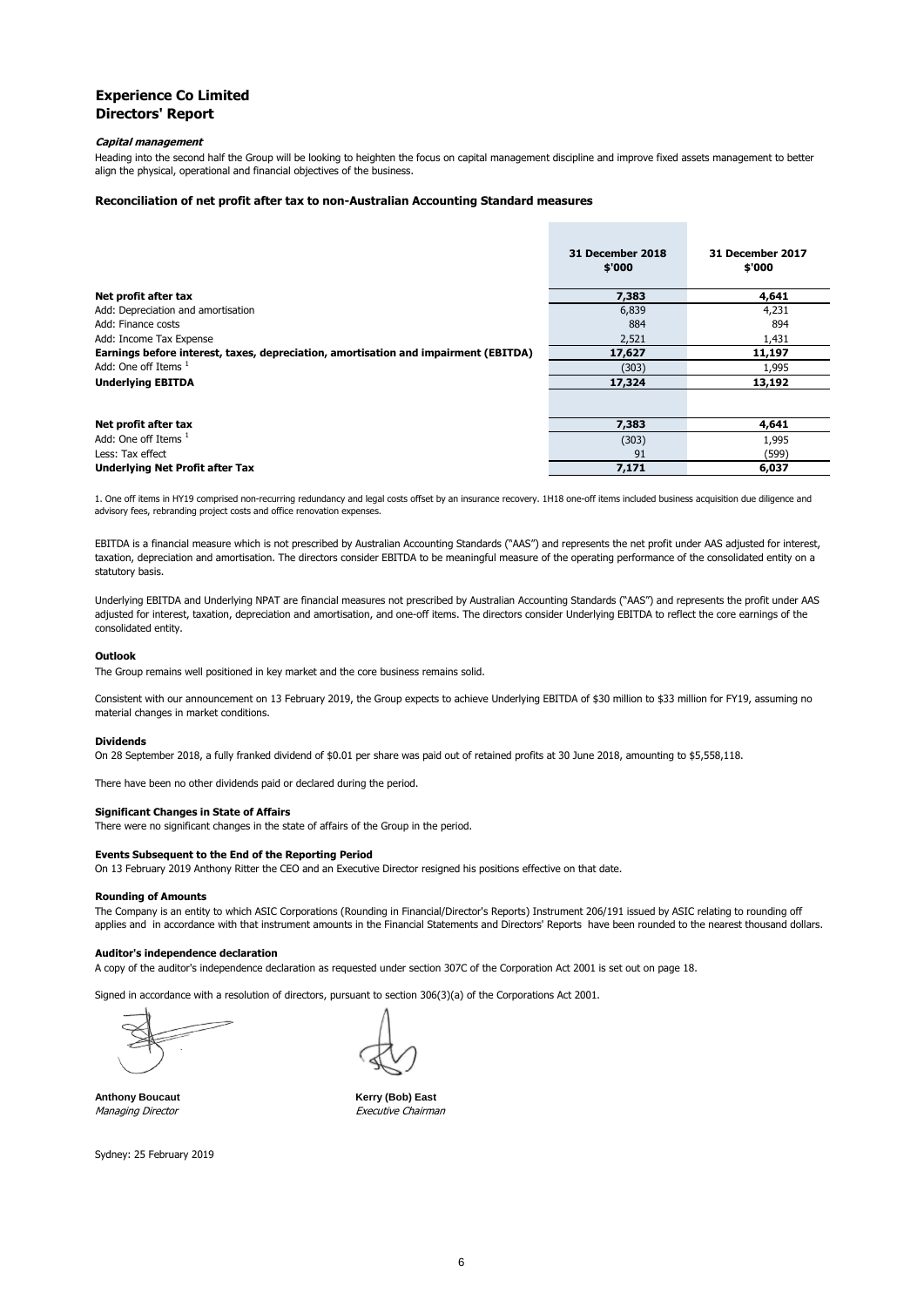# **Experience Co Limited Consolidated Statement of Profit or Loss and Other Comprehensive Income Half year ended 31 December 2018**

| <b>Note</b>                                                                                                                                                                                                                                                                                                                                                        | 31 December 2018<br>\$000                                         | 31 December 2017<br>\$000                                     |
|--------------------------------------------------------------------------------------------------------------------------------------------------------------------------------------------------------------------------------------------------------------------------------------------------------------------------------------------------------------------|-------------------------------------------------------------------|---------------------------------------------------------------|
| Sales revenue                                                                                                                                                                                                                                                                                                                                                      | 84,309                                                            | 59,239                                                        |
| Cost of sales                                                                                                                                                                                                                                                                                                                                                      | (50, 364)                                                         | (34, 879)                                                     |
| <b>Gross profit</b>                                                                                                                                                                                                                                                                                                                                                | 33,945                                                            | 24,360                                                        |
| Other income                                                                                                                                                                                                                                                                                                                                                       | 2,864                                                             | 500                                                           |
| Administrative and corporate expenses<br>Occupancy expenses<br>Depreciation and amortisation expenses<br>Marketing, advertising and agents commission expenses<br>Repairs and maintenance expenses<br>Finance costs<br>Other expenses                                                                                                                              | (14, 400)<br>(2, 192)<br>(6, 839)<br>(1, 540)<br>(1,050)<br>(884) | (10, 287)<br>(1, 594)<br>(4,231)<br>(1,291)<br>(491)<br>(894) |
| Profit before income tax                                                                                                                                                                                                                                                                                                                                           | 9,904                                                             | 6,072                                                         |
| Tax expense                                                                                                                                                                                                                                                                                                                                                        | (2,521)                                                           | (1, 431)                                                      |
| Net profit after tax for the period                                                                                                                                                                                                                                                                                                                                | 7,383                                                             | 4,641                                                         |
| Items that will be reclassified subsequently to profit or loss when specific conditions are met:<br>Fair value gains on available-for-sale financial assets, net of tax<br>Fair value gains on cash flow hedges (effective portion), net of tax<br>Exchange differences on translating foreign operations, net of tax<br>Other comprehensive income for the period | 125<br>125                                                        | 208<br>208                                                    |
| Total comprehensive income for the period                                                                                                                                                                                                                                                                                                                          | 7,508                                                             | 4,849                                                         |
| 12<br><b>Earnings per Share</b><br>Basic earnings per share (cents)<br>Diluted earnings per share (cents)                                                                                                                                                                                                                                                          | 1.33<br>1.30                                                      | 1.03<br>1.00                                                  |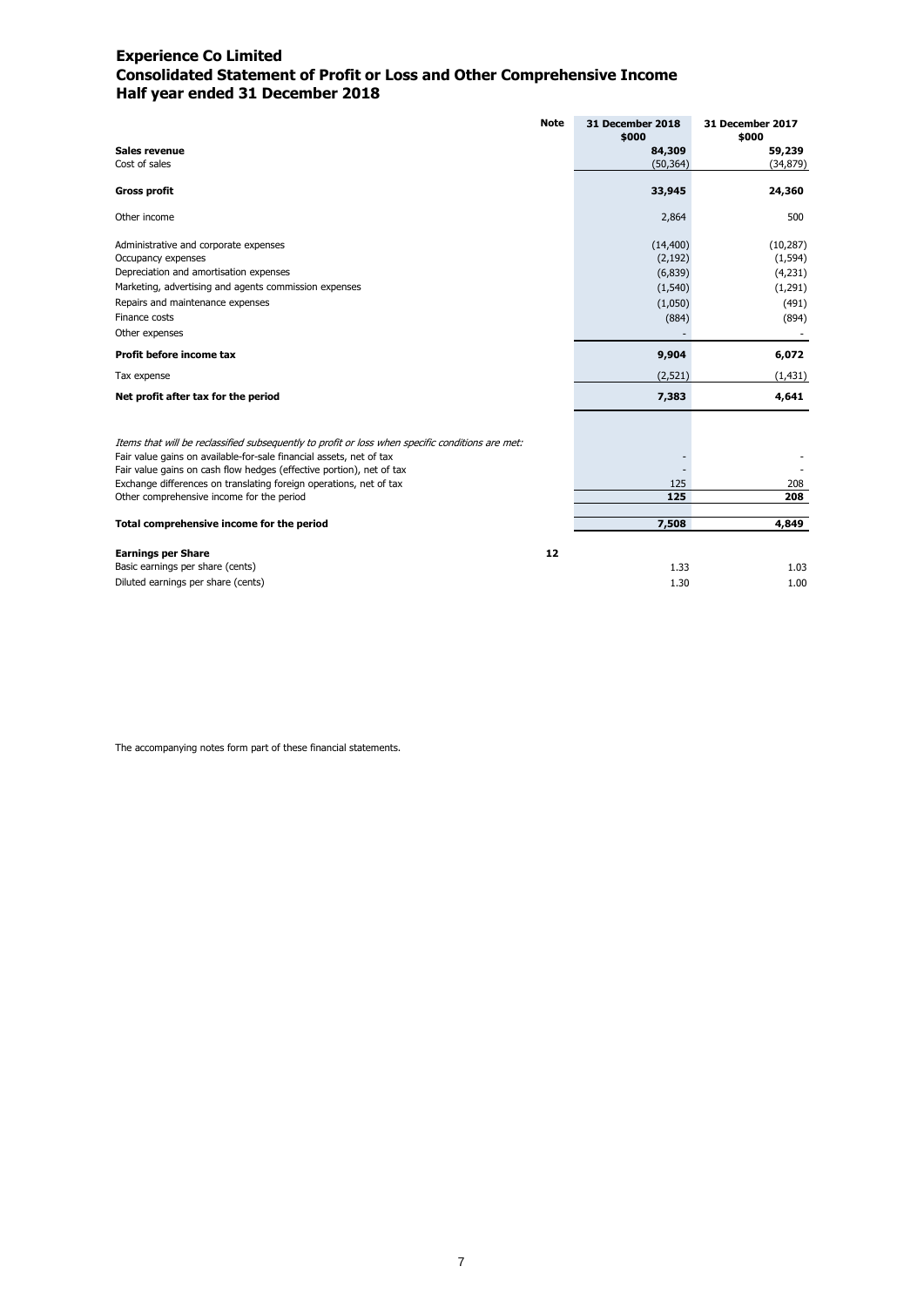# **Experience Co Limited Consolidated Statement of Financial Position as at 31 December 2018**

|                                      | <b>Note</b>             | As at<br>31 December 2018<br>\$000 | As at<br>30 June 2018<br>\$000 |
|--------------------------------------|-------------------------|------------------------------------|--------------------------------|
| <b>ASSETS</b>                        |                         |                                    |                                |
| <b>Current assets</b>                |                         |                                    |                                |
| Cash and cash equivalents            |                         | 12,848                             | 7,171                          |
| Trade and other receivables          |                         | 7,264                              | 8,385                          |
| Inventories                          |                         | 5,881                              | 4,710                          |
| Current tax asset                    |                         | 390                                | 317                            |
| Other assets                         |                         | 2,830                              | 1,979                          |
| <b>Total current assets</b>          |                         | 29,213                             | 22,562                         |
| <b>Non-current assets</b>            |                         |                                    |                                |
| Trade and other receivables          |                         | 1,240                              | 1,803                          |
| Other financial assets               |                         | 2,080                              | 1,560                          |
| Property, plant and equipment        | 5                       | 120,359                            | 121,539                        |
| Deferred tax assets                  |                         |                                    |                                |
| Intangible assets                    | 6                       | 83,633                             | 84,968                         |
| <b>Total non-current assets</b>      |                         | 207,312                            | 209,870                        |
| <b>Total assets</b>                  |                         | 236,525                            | 232,432                        |
| <b>LIABILITIES</b>                   |                         |                                    |                                |
| <b>Current liabilities</b>           |                         |                                    |                                |
| Trade and other payables             |                         | 11,515                             | 9,630                          |
| Borrowings                           | 9                       | 1,584                              | 3,305                          |
| Provisions                           |                         | 2,999                              | 2,834                          |
| Deferred revenue                     |                         | 1,843                              | 1,158                          |
| <b>Total current liabilities</b>     |                         | 17,941                             | 16,927                         |
| <b>Non-current liabilities</b>       |                         |                                    |                                |
| Borrowings                           | 9                       | 34,331                             | 32,230                         |
| Deferred tax liabilities             |                         | 1,387                              | 2,429                          |
| Provisions                           |                         | 524                                | 454                            |
| <b>Total non-current liabilities</b> |                         | 36,242                             | 35,113                         |
| <b>Total liabilities</b>             |                         | 54,183                             | 52,040                         |
| <b>Net assets</b>                    |                         | 182,342                            | 180,392                        |
| <b>EQUITY</b>                        |                         |                                    |                                |
| Issued capital                       | $\overline{\mathbf{z}}$ | 168,860                            | 168,860                        |
| Retained earnings                    |                         | 16,469                             | 14,644                         |
| Reserves                             |                         | (2,987)                            | (3, 112)                       |
| <b>Total equity</b>                  |                         | 182,342                            | 180,392                        |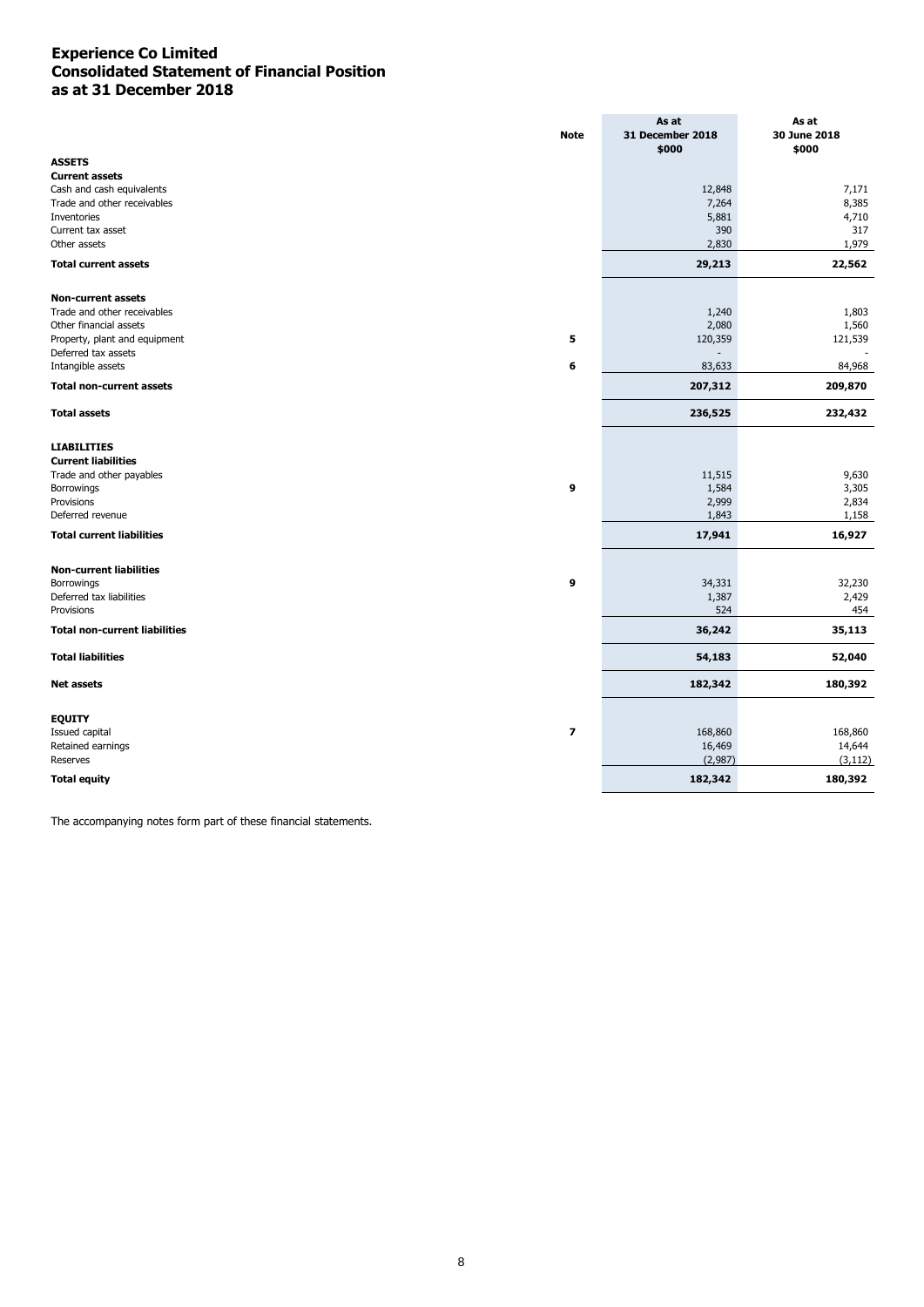# **Experience Co Limited Consolidated Statement Changes in Equity Half year ended 31 December 2018**

|                                                        | <b>Note</b> | <b>Issued Capital</b> | Retained<br>Earnings | Asset<br>Revaluation<br>Reserve | Common<br>Control<br>Reserve | Share<br>Option<br>Reserve | Foreign<br>Currency<br>Translation<br>Reserve | Total    |
|--------------------------------------------------------|-------------|-----------------------|----------------------|---------------------------------|------------------------------|----------------------------|-----------------------------------------------|----------|
|                                                        |             | \$000s                | \$000s               | \$000s                          | \$000s                       | \$000s                     | \$000s                                        | \$000s   |
| <b>Consolidated Group</b>                              |             |                       |                      |                                 |                              |                            |                                               |          |
| Balance at 1 July 2017                                 |             | 84,321                | 12,208               | 2,386                           | (4, 171)                     | 18                         | (266)                                         | 94,496   |
| <b>Comprehensive income</b>                            |             |                       |                      |                                 |                              |                            |                                               |          |
| Profit for the period                                  |             |                       | 4,641                |                                 |                              |                            |                                               | 4,641    |
| Other comprehensive income                             |             |                       |                      |                                 |                              |                            | 208                                           | 208      |
| <b>Total comprehensive income</b>                      |             | $\blacksquare$        | 4,641                | $\blacksquare$                  | $\blacksquare$               | $\blacksquare$             | 208                                           | 4,849    |
| Transactions with owners, in their capacity as owners. |             |                       |                      |                                 |                              |                            |                                               |          |
| Shares issued during the period                        | 7           | 86,946                |                      |                                 |                              |                            |                                               | 86,946   |
| Capital raising costs                                  |             | (3, 438)              |                      |                                 |                              |                            |                                               | (3, 438) |
| Dividends paid during the period                       | 3           | $\blacksquare$        | (4,349)              | $\overline{\phantom{a}}$        | $\overline{\phantom{a}}$     | ٠                          | $\overline{\phantom{a}}$                      | (4, 349) |
| Total transactions with owners and other transfers     |             | 83,507                | (4, 349)             | $\overline{\phantom{a}}$        | $\overline{a}$               | $\overline{a}$             | $\blacksquare$                                | 79,158   |
| <b>Balance at 31 December 2017</b>                     |             | 167,828               | 12,500               | 2,386                           | (4, 171)                     | 18                         | (58)                                          | 178,503  |
| Balance at 1 July 2018                                 |             | 168,860               | 14,644               | 1,382                           | (4, 171)                     | 18                         | (341)                                         | 180,392  |
| <b>Comprehensive income</b>                            |             |                       |                      |                                 |                              |                            |                                               |          |
| Profit for the period                                  |             |                       | 7,383                |                                 |                              |                            |                                               | 7,383    |
| Other comprehensive income                             |             |                       |                      |                                 |                              |                            | 125                                           | 125      |
| <b>Total comprehensive income</b>                      |             | $\blacksquare$        | 7,383                |                                 |                              | $\overline{\phantom{0}}$   | 125                                           | 7,508    |
| Transactions with owners, in their capacity as owners  |             |                       |                      |                                 |                              |                            |                                               |          |
| Dividends paid during the period                       |             | ٠                     | (5, 558)             |                                 |                              |                            | $\overline{\phantom{a}}$                      | (5, 558) |
| Total transactions with owners and other transfers     |             | ÷,                    | (5, 558)             | $\overline{\phantom{a}}$        | $\blacksquare$               | $\overline{a}$             | $\blacksquare$                                | (5, 558) |
| <b>Balance at 31 December 2018</b>                     |             | 168,860               | 16,469               | 1,382                           | (4, 171)                     | 18                         | (216)                                         | 182,342  |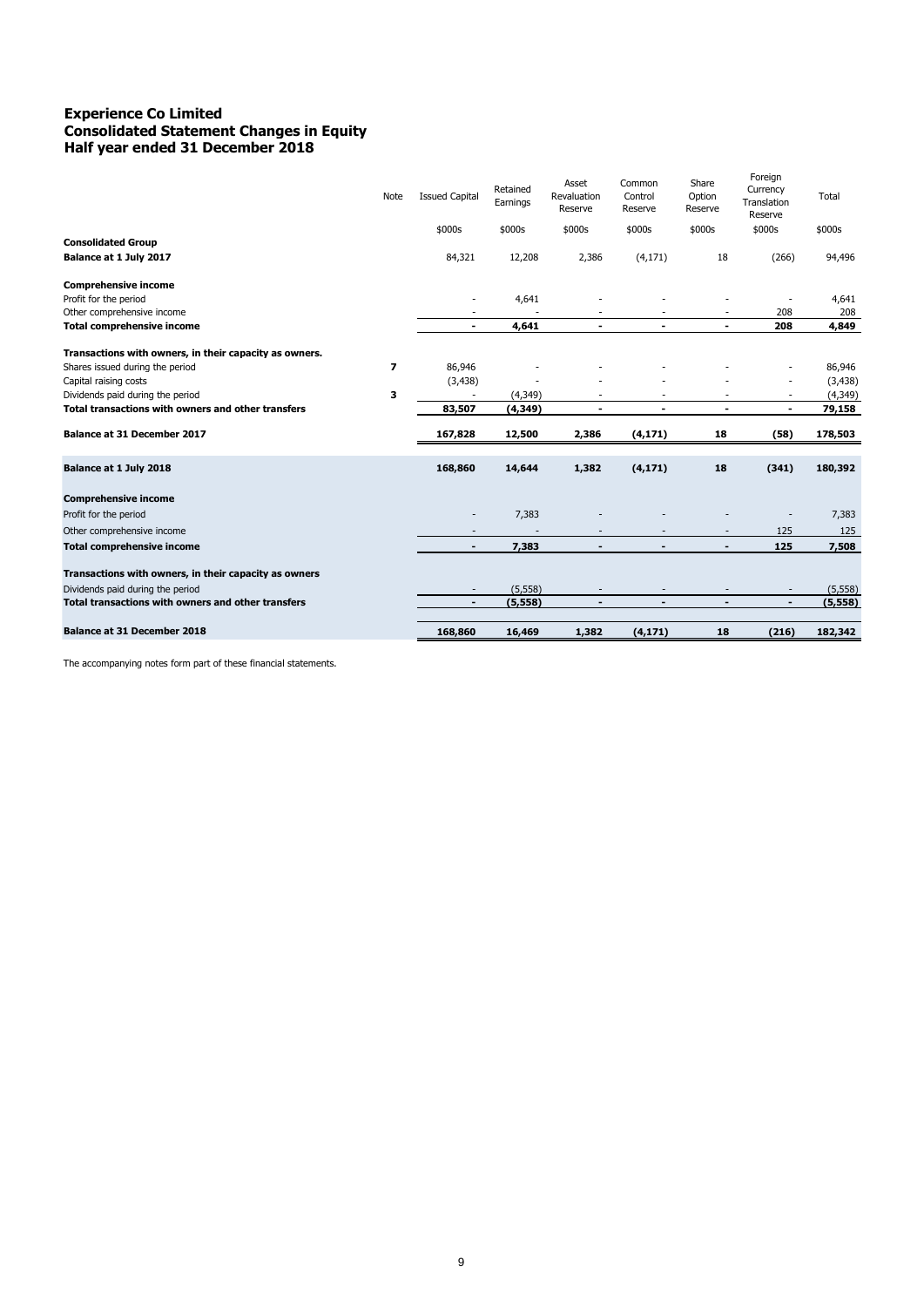# **Experience Co Limited Consolidated Statement of Cash Flows Half year ended 31 December 2018**

|                                                                 | 31 December 2018<br>\$000 | 31 December 2017<br>\$000 |
|-----------------------------------------------------------------|---------------------------|---------------------------|
| <b>CASH FLOWS FROM OPERATING ACTIVITIES</b>                     |                           |                           |
| Receipts from customers (GST inclusive)                         | 97,305                    | 65,331                    |
| Payments to suppliers and employees (GST inclusive)             | (79,081)                  | (56, 877)                 |
| Finance costs                                                   | (741)                     | (894)                     |
| Income tax paid                                                 | (2, 131)                  | (2,538)                   |
| Net cash provided by operating activities                       | 15,352                    | 5,022                     |
| <b>CASH FLOWS FROM INVESTING ACTIVITIES</b>                     |                           |                           |
| Proceeds from sale of property, plant and equipment             | 1,654                     |                           |
| Purchase of property, plant and equipment                       | (5,281)                   | (15, 825)                 |
| Purchase of other non-current assets                            | (111)                     | (1,500)                   |
| Payments for investments in subsidiaries                        | (1,250)                   | (69,058)                  |
| Cash acquired in business acquisitions                          |                           | 1,897                     |
| Net cash used in investing activities                           | (4,988)                   | (84, 486)                 |
| <b>CASH FLOWS FROM FINANCING ACTIVITIES</b>                     |                           |                           |
| Proceeds from issue of shares                                   |                           | 80,946                    |
| Capital raising costs                                           |                           | (3, 438)                  |
| Proceeds from borrowings                                        | 2,500                     | 13,447                    |
| Repayment of borrowings                                         | (2, 121)                  | (2,071)                   |
| Dividends paid by parent entity                                 | (5, 558)                  | (4,349)                   |
| Loan repayments from related parties                            | 371                       |                           |
| Net cash (used)/provided by financing activities                | (4,808)                   | 84,535                    |
| Net increase in cash held                                       | 5,555                     | 5,071                     |
| Cash and cash equivalents at beginning of the period            | 7,171                     | 9,490                     |
| Effect of exchange rates on cash holdings in foreign currencies | 122                       | (96)                      |
| Cash and cash equivalents at end of the period                  | 12,848                    | 14,465                    |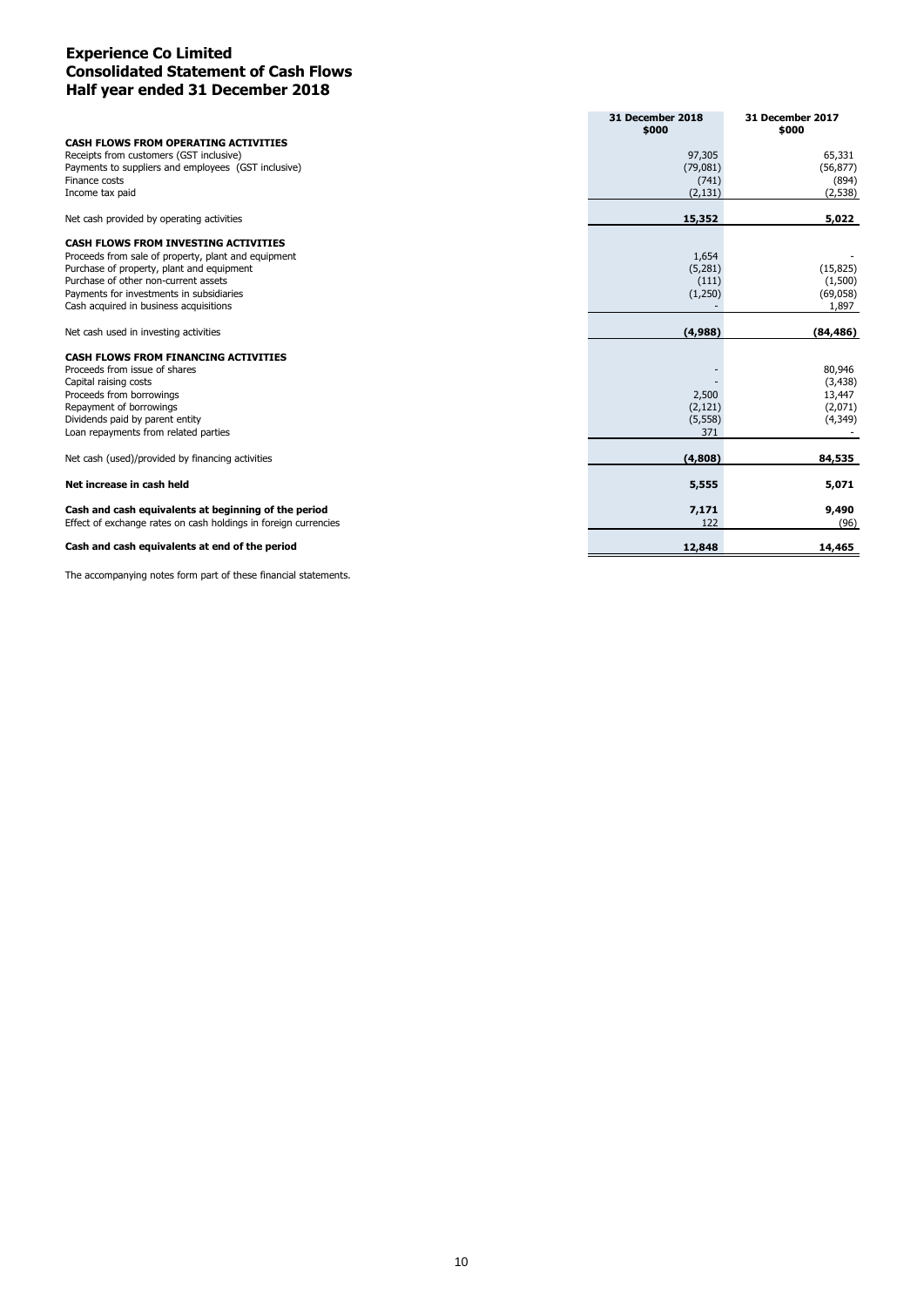#### **1 Significant Accounting Policies**

#### Statement of compliance

The interim financial report is a general purpose financial report prepared in accordance with the Corporations Act 2001 and AASB 134 Interim Financial Reporting. Compliance with AASB 134 ensures compliance with International Financial Reporting Standard IAS 34 Interim Financial Reporting. The interim financial report does not include notes of the type normally included in an annual financial report and should be read in conjunction with the most recent annual financial report.

#### Basis of preparation

The condensed consolidated financial statements have been prepared on the basis of historical cost, except for the revaluation of certain non-current assets and financial instruments. Cost is based on the fair values of the consideration given in exchange for assets. All amounts are presented in Australian dollars, unless otherwise noted.

The accounting policies and methods of computation adopted in the preparation of the interim financial report are consistent with those adopted and disclosed in the Company's 30 June 2018 Annual Financial Report for the financial year ended 30 June 2018. These accounting policies are consistent with Australian Accounting Standards and with International Financial Reporting Standards.

#### AASB 3 Business Combinations

AASB 3 allows a measurement period after a business combination to provide the acquirer a reasonable time to obtain information necessary to identify and measure all of the various components of the business combinations as at the acquisition date. This period cannot exceed one year from the acquisition date.

#### AASB 9 Financial Instruments

The consolidated entity has adopted AASB 9 from 1 July 2018. The standard introduced new classification and measurement models for financial assets. A financial asset shall be measured at amortised cost if it is held within a business model whose objective is to hold assets in order to collect contractual cash flows which arise on specified dates and that are solely principal and interest. A debt investment shall be measured at fair value through other comprehensive income if it is held within a business model whose objective is to both hold assets in order to collect contractual cash flows which arise on specified dates that are solely principal and interest as well as selling the asset on the basis of its fair value. All other financial assets are classified and measured at fair value through profit or loss unless the entity makes an irrevocable election on initial recognition to present gains and losses on equity instruments (that are not held-for-trading or contingent consideration recognised in a business combination) in other comprehensive income ('OCI'). Despite these requirements, a financial asset may be irrevocably designated as measured at fair value through profit or loss to reduce the effect of, or eliminate, an accounting mismatch. For financial liabilities designated at fair value through profit or loss, the standard requires the portion of the change in fair value that relates to the entity's own credit risk to be presented in OCI (unless it would create an accounting mismatch). New simpler hedge accounting requirements are intended to more closely align the accounting treatment with the risk management activities of the entity. New impairment requirements use an 'expected credit loss' ('ECL') model to recognise an allowance. Impairment is measured using a 12-month ECL method unless the credit risk on a financial instrument has increased significantly since initial recognition in which case the lifetime ECL method is adopted. For receivables, a simplified approach to measuring expected credit losses using a lifetime expected loss allowance is available.

#### AASB 15 Revenue from Contracts with Customers

The consolidated entity has adopted AASB 15 from 1 July 2018. The standard provides a single comprehensive model for revenue recognition. The core principle of the standard is that an entity shall recognise revenue to depict the transfer of promised goods or services to customers at an amount that reflects the consideration to which the entity expects to be entitled in exchange for those goods or services. The standard introduced a new contractbased revenue recognition model with a measurement approach that is based on an allocation of the transaction price. This is described further in the accounting policy below. Credit risk is presented separately as an expense rather than adjusted against revenue. Contracts with customers are presented in an entity's statement of financial position as a contract liability, a contract asset, or a receivable, depending on the relationship between the entity's performance and the customer's payment. Customer acquisition costs and costs to fulfil a contract can, subject to certain criteria, be capitalised as an asset and amortised over the contract period.

#### Contract liabilities

Contract liabilities represent the consolidated entity's obligation to transfer goods or services to a customer and are recognised when a customer pays consideration, or when the consolidated entity recognises a receivable to reflect its unconditional right to consideration (whichever is earlier) before the consolidated entity has transferred the goods or services to the customer.

#### Impact of adoption

AASB 9 and AASB 15 were adopted using the modified retrospective approach and as such comparatives have not been restated. There is no impact on opening retained profits as at 1 July 2018.

#### Comparative Figures

When required by Accounting Standards, comparative figures have been adjusted to conform to changes in presentation for the current financial year.

#### **Critical Accounting Judgements, Estimates and Assumptions**

The preparation of the interim financial report requires management to make judgements, estimates and assumptions that affect the application of accounting policies and the amount of assets, liabilities, income and expenses. The estimates and associated assumptions are based on historical experience and various other factors that are believed to be reasonable under the circumstances, the results of which form the basis for making the judgements about carrying values of assets and liabilities that are not readily apparent from other sources. All critical accounting estimates and judgements are consistent with those applied and included in the annual financial report for the year ended 30 June 2018.

The Group has adopted all of the new and revised Standards and Interpretations issued by the Australian Accounting Standards Board (the AASB) that are relevant to their operations and effective for the current period.

The adoption of all the new and revised Standards and Interpretations has not resulted in any changes to the Group's accounting policies and did not have any significant impact on the amounts reported for the current or prior periods.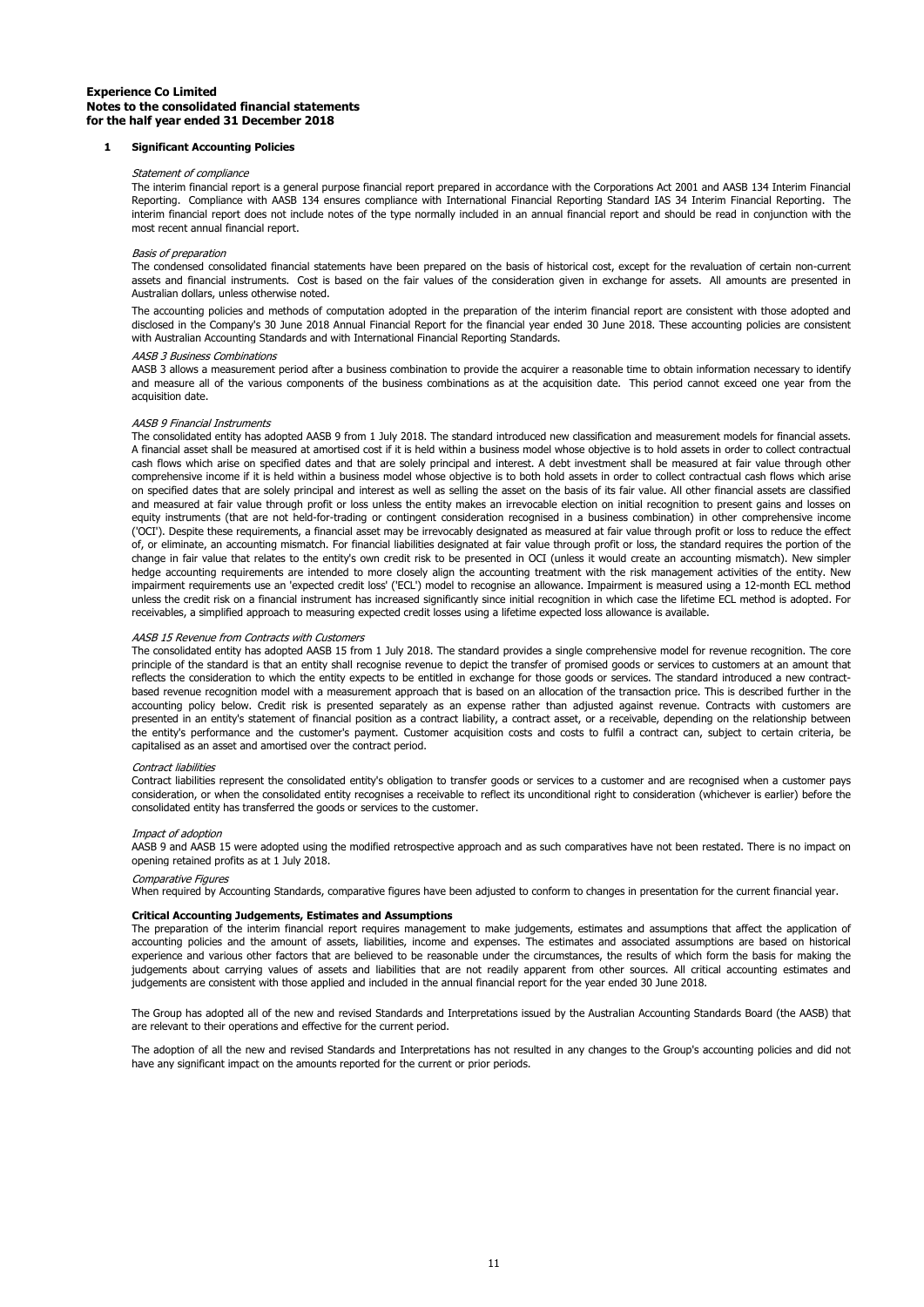**2 Segment information**

### **Identification of reportable segments**

The Group has identified its operating segments based on the internal reports that are reviewed and used by the board of directors (who are identified as the chief operating decision makers) in assessing performance and in determining the allocation of resources.

The Group's financial performance is examined primarily from an activities perspective and operating segments have therefore been determined on the same basis.

The Group has identified the following reportable operational segments:

- Skydive Operations
- Corporate Adventure Experiences
- 

(i) One off items in HY19 comprised non-recurring redundancy and legal costs offset by the reversal of an insurance recovery. 1H18 one-off items included business acquisition due diligence and advisory fees, rebranding project costs and office renovation expenses

Corporate costs are primarily head office costs borne by the group that are not allocated to operating segments as they are deemed costs that can not be accurately allocated. They include head office payroll costs, sales & marketing costs, travel expenses, acquisition costs and advisory fees. During the period the Directors have reallocated the Shared Services costs to Corporate.

The following is an analysis of the Group's revenue and results by reportable operating segment for the period under review:

#### **(i) Operating Segment information**

|                                                                                                                              | <b>Skydiving</b>            | <b>Adventure</b><br><b>Experiences</b> | Corporate                    | <b>Total</b>                                             |
|------------------------------------------------------------------------------------------------------------------------------|-----------------------------|----------------------------------------|------------------------------|----------------------------------------------------------|
| 31 December 2018                                                                                                             | \$000                       | \$000                                  | \$000                        | \$000                                                    |
| Revenue<br>Sales to external customers<br>Inter-segment sales                                                                | 42,267                      | 42,042                                 | $\overline{\phantom{a}}$     | 84,309                                                   |
| Sales revenue                                                                                                                | 42,267                      | 42,042                                 |                              | 84,309                                                   |
| Other income                                                                                                                 | 1,140                       | 1,724                                  | $\overline{\phantom{a}}$     | 2,864                                                    |
| <b>Total segment revenue</b>                                                                                                 | 43,407                      | 43,766                                 |                              | 87,173                                                   |
| <b>EBITDA</b><br>Depreciation and amortisation<br><b>EBIT</b><br>Finance costs<br>Income Tax Expense<br>Net profit after tax | 13,118<br>(2,868)<br>10,250 | 10,055<br>(3,743)<br>6,312             | (5, 546)<br>(228)<br>(5,774) | 17,627<br>(6,839)<br>10,788<br>(884)<br>(2,521)<br>7,383 |
| <b>EBITDA</b><br>One Off Items<br><b>Underlying EBITDA</b>                                                                   | 13,118<br>13,118            | 10,055<br>(745)<br>9,310               | (5, 546)<br>442<br>(5, 104)  | 17,627<br>(303)<br>17,324                                |

|                               | <b>Skydiving</b> | Adventure<br><b>Experiences</b> | Corporate | <b>Total</b> |
|-------------------------------|------------------|---------------------------------|-----------|--------------|
| 31 December 2017              | \$000            | \$000                           | \$000     | \$000        |
| Revenue                       |                  |                                 |           |              |
| Sales to external customers   | 38,724           | 20,497                          | 18        | 59,239       |
| Inter-segment sales           |                  |                                 | ٠         |              |
| Sales revenue                 | 38,724           | 20,497                          | 18        | 59,239       |
| Other income                  | 113              | 387                             |           | 500          |
| <b>Total Revenue</b>          | 38,837           | 20,884                          | 18        | 59,739       |
|                               |                  |                                 |           |              |
| <b>EBITDA</b>                 | 12,933           | 4,839                           | (6, 575)  | 11,197       |
| Depreciation and amortisation | (3,207)          | (852)                           | (172)     | (4,231)      |
| <b>EBIT</b>                   | 9,726            | 3,987                           | (6,747)   | 6,966        |
| Finance costs                 |                  |                                 |           | (894)        |
| Income Tax Expense            |                  |                                 |           | (1, 431)     |
| Net profit after tax          |                  |                                 |           | 4,641        |
| <b>EBITDA</b>                 | 12,933           | 4,839                           | (6, 575)  | 11,197       |
| One Off Items                 |                  | 111                             | 1,884     | 1,995        |
| <b>Underlying EBITDA</b>      | 12,933           | 4,950                           | (4, 691)  | 13,192       |

EBITDA is a financial measure which is not prescribed by Australian Accounting Standards ("AAS") and represents the net profit under AAS adjusted for interest, taxation, depreciation and amortisation.<br>The directors conside

| 31 December 2018                                 | <b>Skydiving</b><br>\$000 | <b>Adventure</b><br><b>Experiences</b><br>\$000 | Corporate<br>\$000 | <b>Total</b><br>\$000 |
|--------------------------------------------------|---------------------------|-------------------------------------------------|--------------------|-----------------------|
| <b>Assets</b>                                    |                           |                                                 |                    |                       |
| <b>Segment Assets</b>                            | 121,607                   | 114,746                                         | 172                | 236,525               |
| <b>Liabilities</b><br><b>Segment Liabilities</b> | 20,127                    | 11,120                                          | 22,936             | 54,183                |
| 30 June 2018                                     |                           |                                                 |                    |                       |
| <b>Assets</b><br>Segment Assets                  | 119,503                   | 112,760                                         | 169                | 232,432               |
| <b>Liabilities</b><br><b>Segment Liabilities</b> | 19,331                    | 10,680                                          | 22,029             | 52,040                |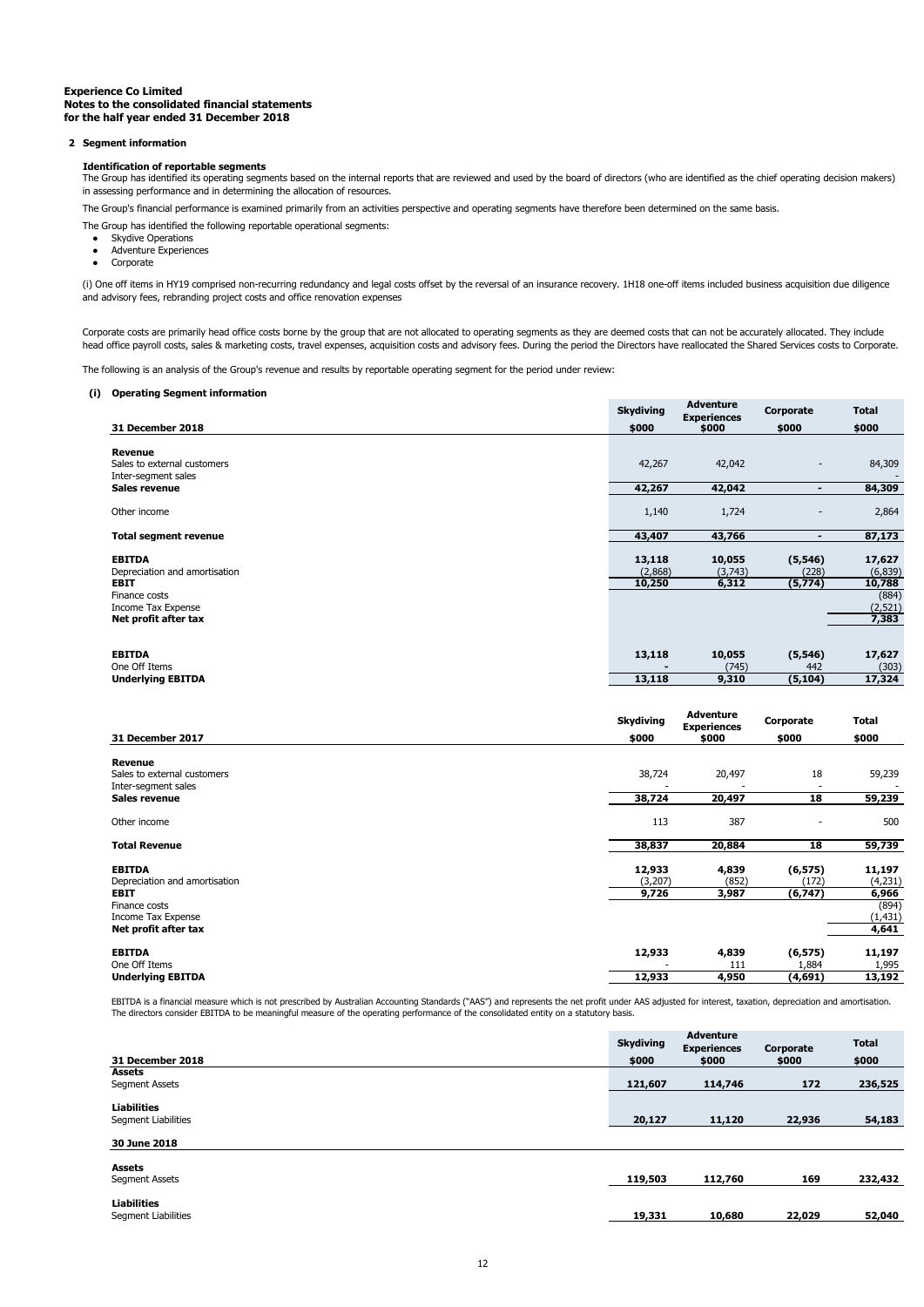**2 Segment information (continued)**

### **Identification of reportable segments**

The Group has identified two geographical segments, Australia and New Zealand.

The following is an analysis of the Group's revenue and non current assets per geographical segment for the period under review:

| Segment performance               |                    |                             |                       |
|-----------------------------------|--------------------|-----------------------------|-----------------------|
| 31 December 2018                  | Australia<br>\$000 | <b>New Zealand</b><br>\$000 | <b>Total</b><br>\$000 |
| Revenue                           |                    |                             |                       |
| Sales to external customers       | 69,166             | 15,143                      | 84,309                |
|                                   | 69,166             | 15,143                      | 84,309                |
| 31 December 2017                  |                    |                             |                       |
| Revenue                           |                    |                             |                       |
| Sales to external customers       | 46,258             | 12,981                      | 59,239                |
|                                   | 46,258             | 12,981                      | 59,239                |
| <b>Non Current Segment Assets</b> |                    |                             |                       |
| 31 December 2018                  |                    |                             |                       |
| Non Current Segment assets        | 182,112            | 25,200                      | 207,312               |
|                                   | 182,112            | 25,200                      | 207,312               |
| 30 June 2018                      |                    |                             |                       |
| Non Current Segment assets        | 184,149            | 25,721                      | 209,870               |
|                                   | 184,149            | 25,721                      | 209,870               |
|                                   |                    |                             |                       |

## **3 Dividends**

On 28 September 2018, a fully franked dividend of \$0.01 per share was paid out of retained profits at 30 June 2018, amounting to \$5,558,118.

No other dividends have been paid or declared.

#### **4 Acquisition of Controlled Entities**

On 4 October 2018, Experience Co Limited paid an amount of \$1,250,000 to the vendors of GBR Helicopters Pty Ltd and GBRH Holdings Pty Ltd. This payment was a fulfillment of an obligation in accordance with the sale and purchase agreement for GBR Helicopters Pty Ltd and GBRH Holdings Pty Ltd, which was acquired on 1 November 2017.

|  | 5 Property, Plant and Equipment |
|--|---------------------------------|
|  |                                 |

| 5 Property, Plant and Equipment     | As at<br>31-Dec-18<br>\$000 | As at<br>30-Jun-18<br>\$000 |
|-------------------------------------|-----------------------------|-----------------------------|
| Plant and equipment:                |                             |                             |
| At cost<br>Accumulated depreciation | 13,944<br>(4,754)           | 11,342<br>(3,621)           |
|                                     | 9,190                       | 7,721                       |
| Leasehold improvements:             |                             |                             |
| At cost                             | 4,690                       | 4,434                       |
| Accumulated depreciation            | (949)                       | (890)                       |
| Aircraft:                           | 3,741                       | 3,544                       |
| At revalued amounts                 | 64,888                      | 64,628                      |
| Accumulated depreciation            | (4,977)                     | (2,713)                     |
|                                     | 59,911                      | 61,915                      |
| Motor vehicles:                     |                             |                             |
| At cost<br>Accumulated depreciation | 6,710<br>(1,963)            | 6,403                       |
|                                     | 4,747                       | (1, 571)<br>4,832           |
| Office equipment:                   |                             |                             |
| At cost                             | 1,621                       | 1,463                       |
| Accumulated depreciation            | (1,071)                     | (920)                       |
|                                     | 550                         | 543                         |
| Land and buildings:<br>At cost      | 9,297                       | 9,096                       |
| Accumulated depreciation            | (80)                        | (181)                       |
|                                     | 9,217                       | 8,915                       |
| Vessels:                            |                             |                             |
| At revalued amounts                 | 35,340                      | 34,506                      |
| Accumulated depreciation            | (3,967)<br>31,373           | (2, 111)<br>32,395          |
| <b>Floating Docks</b>               |                             |                             |
| At cost                             | 1,969                       | 1,838                       |
| Accumulated depreciation            | (339)                       | (164)                       |
|                                     | 1,630                       | 1,674                       |
| Total property, plant and equipment | 120,359                     | 121,539                     |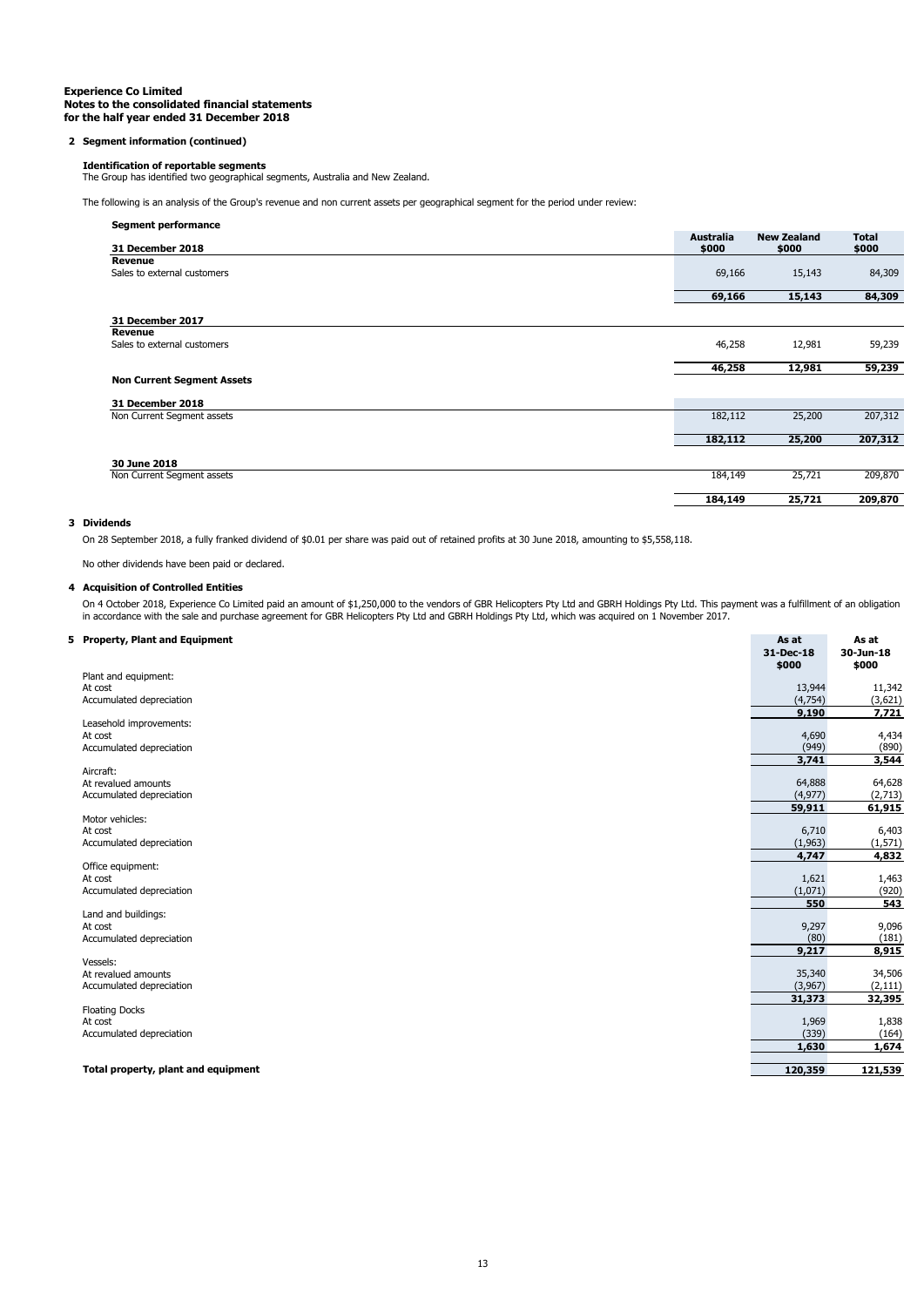# **5 Property, Plant and Equipment (continued)**

| a) Movements in Carrying Amounts                                             | Plant &        | Leasehold<br><b>Equipment Improvements</b> | Aircraft           | Motor<br><b>Vehicles</b>          | <b>Office</b><br><b>Equipment</b> | <b>Land and</b><br><b>buildings</b> | <b>Vessels</b>     | <b>Floating Docks</b>             | <b>Total</b>                |
|------------------------------------------------------------------------------|----------------|--------------------------------------------|--------------------|-----------------------------------|-----------------------------------|-------------------------------------|--------------------|-----------------------------------|-----------------------------|
| Opening balance<br>Additions through business<br>combinations                | 7,721          | 3,544<br>$\blacksquare$                    | 61,915<br>$\sim$   | 4,832<br>$\overline{\phantom{a}}$ | 543<br>$\overline{\phantom{a}}$   | 8,915<br>$\overline{\phantom{a}}$   | 32,395<br>$\sim$   | 1,674<br>$\overline{\phantom{a}}$ | 121,539                     |
| Additions                                                                    | 2,336          | 256                                        | 1,189              | 451                               | 114                               | 345                                 | 459                | 131                               | 5,281                       |
| Revaluations<br><b>Disposals</b>                                             | $\sim$         | $\sim$                                     | (905)              | $\overline{\phantom{a}}$<br>(156) | $\sim$                            | $\blacksquare$<br>$\overline{a}$    | $\blacksquare$     | $\sim$<br>$\ddot{\phantom{1}}$    | (1,061)                     |
| Transfers between classes<br>Depreciation expense<br><b>Closing balance</b>  | (867)<br>9,190 | (59)<br>3,741                              | (2, 288)<br>59,911 | (380)<br>4,747                    | (107)<br>550                      | (43)<br>9,217                       | (1, 481)<br>31,373 | (174)<br>1,630                    | (5, 399)<br>120,359         |
| 6 Intangible Assets                                                          |                |                                            |                    |                                   |                                   |                                     |                    | As at<br>31-Dec-18<br>\$000       | As at<br>30-Jun-18<br>\$000 |
| Goodwill:<br>Cost<br>Accumulated impaired losses                             |                |                                            |                    |                                   |                                   |                                     |                    | 37,040                            | 36,301                      |
|                                                                              |                |                                            |                    |                                   |                                   |                                     |                    | 37,040                            | 36,301                      |
| Leases & Licences:<br>Cost<br>Accumulated amortisation and impairment losses |                |                                            |                    |                                   |                                   |                                     |                    | 12,226<br>(1,907)<br>10,319       | 10,860<br>(1, 305)<br>9,555 |
| Trademarks:<br>Cost<br>Accumulated amortisation and impairment losses        |                |                                            |                    |                                   |                                   |                                     |                    | 14,423<br>(66)                    | 14,370                      |
| Computer software:                                                           |                |                                            |                    |                                   |                                   |                                     |                    | 14,357                            | 14,370                      |
| Cost<br>Accumulated amortisation and impairment losses                       |                |                                            |                    |                                   |                                   |                                     |                    | 1,356<br>(1,078)                  | 1,338<br>(1,020)            |
| Customer relationships and other intangible assets:                          |                |                                            |                    |                                   |                                   |                                     |                    | 278                               | 318                         |
| Cost<br>Accumulated amortisation                                             |                |                                            |                    |                                   |                                   |                                     |                    | 24,827<br>(3, 188)                | 26,976<br>(2, 552)          |
|                                                                              |                |                                            |                    |                                   |                                   |                                     |                    | 21,639                            | 24,424                      |
| <b>Total intangibles</b>                                                     |                |                                            |                    |                                   |                                   |                                     |                    | 83,633                            | 84,968                      |
|                                                                              |                |                                            |                    |                                   |                                   |                                     |                    | <b>Customer</b>                   |                             |

| a) Movements in Carrving Amounts        | Goodwill<br>\$000        | Leases &<br><b>Licences</b><br>\$000 | <b>Trademarks</b><br>\$000 | Computer<br><b>Software</b><br>\$000 | relationships<br>and other<br>\$000 | <b>Total</b><br>\$000 |
|-----------------------------------------|--------------------------|--------------------------------------|----------------------------|--------------------------------------|-------------------------------------|-----------------------|
| Opening balance                         | 36,301                   | 9,555                                | 14,370                     | 318                                  | 24,424                              | 84,968                |
| Additions through business combinations | $\overline{\phantom{0}}$ | $\overline{\phantom{a}}$             | $\overline{\phantom{0}}$   |                                      | $\overline{\phantom{a}}$            |                       |
| <b>Additions</b>                        | $\overline{\phantom{0}}$ | $\overline{\phantom{a}}$             | 95                         | 16                                   | $\overline{\phantom{0}}$            | 111                   |
| <b>Disposals</b>                        | $\overline{\phantom{0}}$ | $\overline{\phantom{a}}$             | $\sim$                     |                                      | $\overline{\phantom{0}}$            |                       |
| Transfers between classes               | 739                      | 1,366                                | (108)                      |                                      | (1,997)                             |                       |
| Amortisation expense                    |                          | (602)                                |                            | (56)                                 | (788)                               | (1, 446)              |
| <b>Closing balance</b>                  | 37,040                   | 10,319                               | 14,357                     | 278                                  | 21,639                              | 83,633                |
|                                         |                          |                                      |                            |                                      |                                     |                       |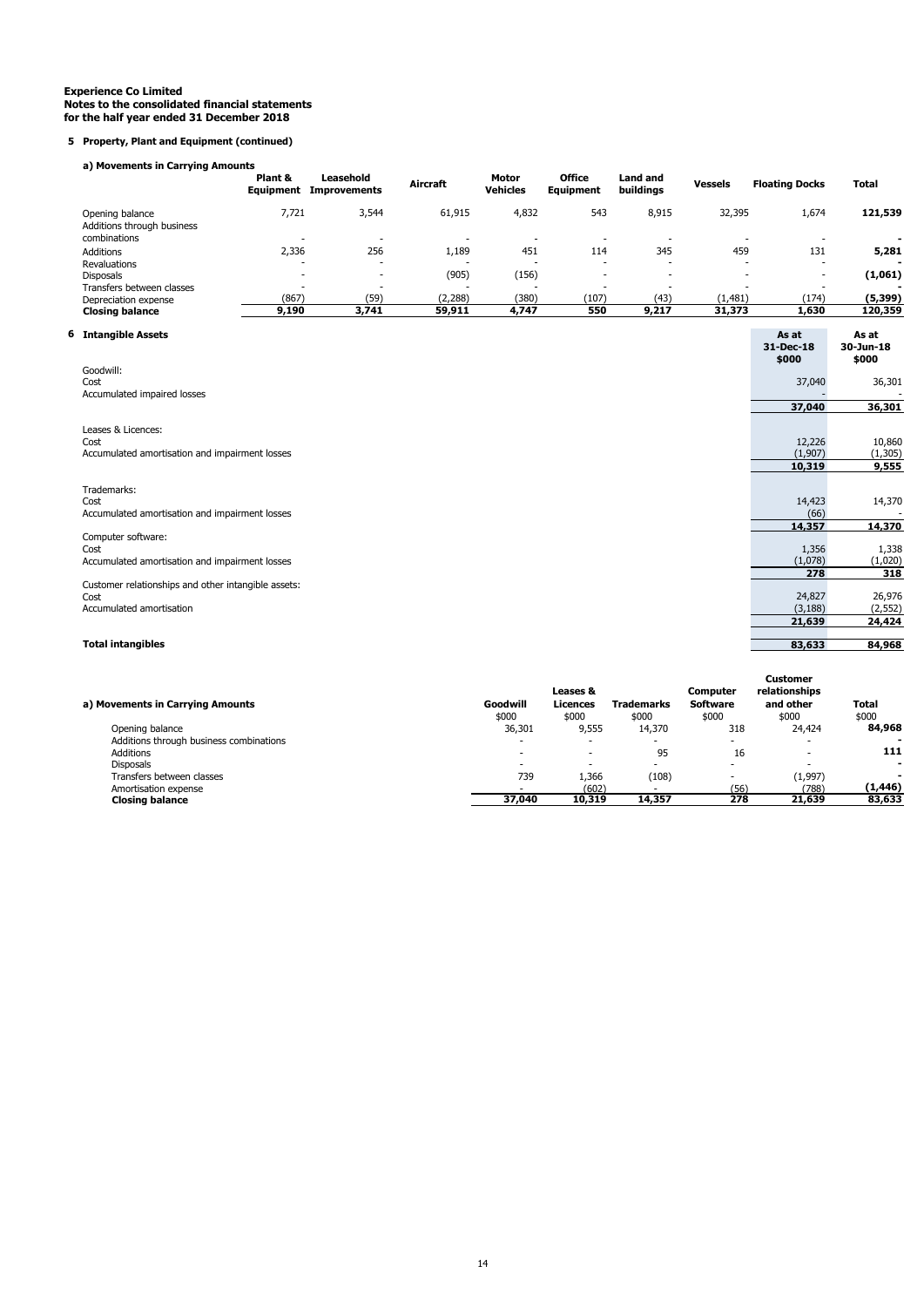| <b>Issued Capital</b>                                                       | As at<br>31-Dec-18<br>\$000 | As at<br>30-Jun-18<br>\$000       |
|-----------------------------------------------------------------------------|-----------------------------|-----------------------------------|
| Fully paid ordinary shares                                                  | 168.860                     | 168,860                           |
| At the beginning of the reporting period<br>Shares issued during the period | No.<br>555,811,840          | No.<br>434,877,669<br>120,934,171 |
| Balance at the end of the reporting period                                  | 555,811,840                 | 555,811,840                       |

#### **8 Fair Value Measurements**

The Group measures and recognises the aircraft assets at fair value on a recurring basis after initial recognition.

The Group subsequently measures some items of freehold land and buildings at fair value on a non-recurring basis.

#### (a) Fair value hierarchy

AASB 13: Fair Value Measurement requires the disclosure of fair value information by level of the fair value hierarchy, which categorises fair value measurements into one of three possible levels based on the lowest level that an input that is significant to the measurement can be categorised into as follows;

#### Level 1

Measurements based on quoted prices (unadjusted) in active markets for identical assets or liabilities that the entity can access at the measurement date.

#### Level 2

Measurements based on inputs other than quoted prices included in Level 1 that are observable for the asset or liability, either directly or indirectly.

#### Level 3

Measurements based on unobservable inputs for the asset or liability.

The fair values of assets and liabilities that are not traded in an active market are determined using one or more valuation techniques. These valuation techniques maximise, to the extent possible, the use of observable market data. If all significant inputs required to measure fair value are observable, the asset or liability is included in Level 2. If one or more significant inputs are not based on observable market data, the asset or liability is included in Level 3.

#### **Valuation techniques**

The Group elects to use external valuation experts where possible. The Group selects a valuation technique that is appropriate in the circumstances and for which sufficient data is available to measure fair value. The availability of sufficient and relevant data primarily depends on the specific characteristics of the asset or liability being measured. The valuation techniques selected by the Group are consistent with one or more of the following valuation approaches:

- Market approach: valuation techniques that use prices and other relevant information generated by market transactions for identical or similar assets or liabilities.

- Income approach: valuation techniques that convert estimated future cash flows or income and expenses into a single discounted present value.<br>- Cost approach: valuation techniques that reflect the current replacement cos

Each valuation technique requires inputs that reflect the assumptions that buyers and sellers would use when pricing the asset or liability, including assumptions about risks. When selecting a valuation technique, the Group gives priority to those techniques that maximise the use of observable inputs the use of unobservable inputs. Inputs that are developed using market data (such as publicly available information on actual transactions) and reflect the assumptions that buyers and sellers would generally use when pricing the asset or liability are considered observable, whereas inputs for which market data are not available and therefore are developed using the best information available about such assumptions are considered unobservable.

The following tables provide the fair values of the Group's assets and liabilities measured and recognised on a recurring basis after initial recognition and their categorisation within the fair value hierarchy.

| Recurring fair value measurements                                        | Level 1 | Level 2                  | Level 3 | <b>Total</b> |
|--------------------------------------------------------------------------|---------|--------------------------|---------|--------------|
| Non-financial assets                                                     | \$000   | \$000                    | \$000   | \$000        |
| Aircraft                                                                 |         | $\overline{\phantom{0}}$ | 59,911  | 59,911       |
| Vessels                                                                  |         |                          | 31,373  | 31,373       |
| Total non-financial assets recognised at fair value on a recurring basis |         |                          | 91,284  | 91,284       |
| Total non-financial assets recognised at fair value                      |         |                          | 91,284  | 91,284       |
|                                                                          |         |                          |         |              |

(b) Valuation techniques and inputs used to measure Level 3 fair values

| Fair Value (\$) at 31 December 2018<br>Description | Valuation technique(s)                                | Inputs used                                                     |
|----------------------------------------------------|-------------------------------------------------------|-----------------------------------------------------------------|
| Non-financial assets                               |                                                       |                                                                 |
| Aircraft equipment                                 | 59,911 Market approach using recent observable market | Make and model of vessels, aircraft frame, engines              |
| Vessels                                            | 31,373 data for similar assets                        | and other key components, maintenance status,<br>damage history |
|                                                    | 91,284                                                |                                                                 |

The fair value of aircraft equipment and vessels is expected to be determined at least every three years based on valuations by an independent valuer. At the end of each intervening period, the directors review the independent valuation and, when appropriate, update the fair value measurement to reflect current market conditions using a range of valuation techniques, including recent observable market data.

There were no changes during the period in the valuation techniques used by the Group to determine Level 3 fair values.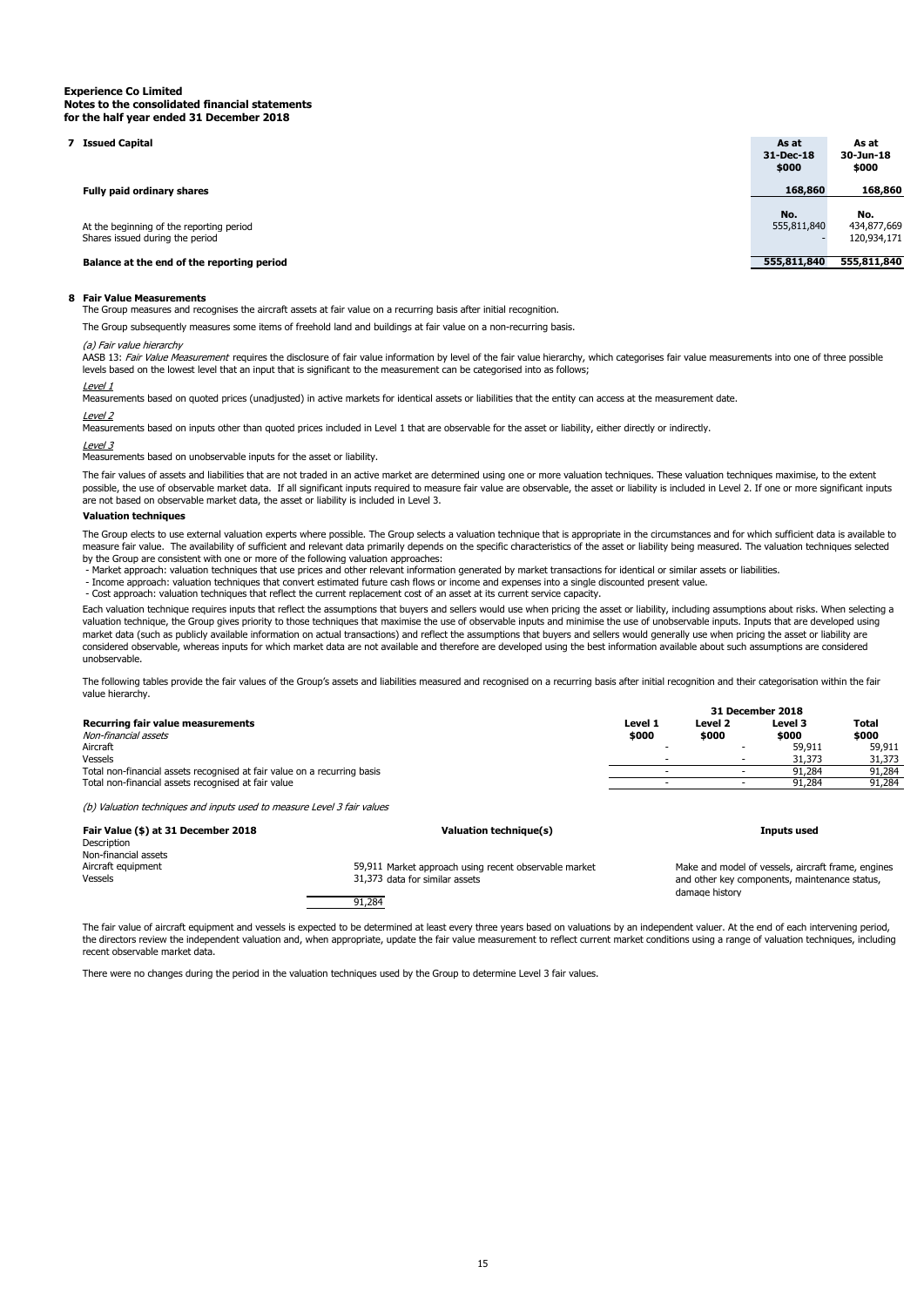| 9 Borrowings                                                                                                                                                                                                                                                                                                                          | As at<br>31-Dec-18<br>\$000          | As at<br>30-Jun-18<br>\$000 |
|---------------------------------------------------------------------------------------------------------------------------------------------------------------------------------------------------------------------------------------------------------------------------------------------------------------------------------------|--------------------------------------|-----------------------------|
| <b>Current</b><br>Bank loans<br>Finance lease liabilities<br>Vendor finance loan                                                                                                                                                                                                                                                      | 1,584                                | 263<br>3,042                |
| <b>Total current borrowings</b>                                                                                                                                                                                                                                                                                                       | 1,584                                | 3,305                       |
| <b>Non-Current</b><br>Bank loans<br>Finance lease liabilities                                                                                                                                                                                                                                                                         | 20,000<br>14,331                     | 18,004<br>14,226            |
| <b>Total non-current borrowings</b>                                                                                                                                                                                                                                                                                                   | 34,331                               | 32,230                      |
| <b>Total borrowings</b>                                                                                                                                                                                                                                                                                                               | 35,915                               | 35,535                      |
| Total current and non-current secured liabilities:<br>Bank loan<br>Finance lease liabilities<br>Vendor finance loan                                                                                                                                                                                                                   | 20,000<br>15,915<br>35,915           | 18,267<br>17,268<br>35,535  |
| 10 Contingent Assets and Contingent Liabilities<br>The Group had no contingent assets or contingent liabilities as at 31 December 2018.                                                                                                                                                                                               |                                      |                             |
| 11 Events After the End of the Period<br>On 13 February 2019 Anthony Ritter the CEO and an Executive Director resigned his positions effective on that date.                                                                                                                                                                          |                                      |                             |
| 12 Earnings Per Share                                                                                                                                                                                                                                                                                                                 | 2018<br>\$000                        | 2017<br>\$000               |
| (a) Earnings used to calculate basic and diluted EPS                                                                                                                                                                                                                                                                                  | 7,383                                | 4,641                       |
| (b) Weighted average number of ordinary shares outstanding during the year used in calculating basic EPS<br>Weighted average number of dilutive options outstanding<br>Weighted average number of dilutive service rights outstanding<br>Issued 30/11/18<br>Weighted average number of dilutive converting preference shares on issue | 555,811,840<br>10,300,000<br>188,701 | 452,277,244<br>10,300,000   |
| Weighted average number of ordinary shares outstanding during the year used in calculating dilutive EPS                                                                                                                                                                                                                               | 566,300,541                          | 462,577,244                 |
| Basic earnings per share (cents)<br>Diluted earnings per share (cents)                                                                                                                                                                                                                                                                | 1.33<br>1.30                         | 1.03<br>1.00                |

**13 Company Details**<br>
The registered office and principal place of business is:<br>
51 Montague Street<br>
NORTH WOLLONGONG NSW 2500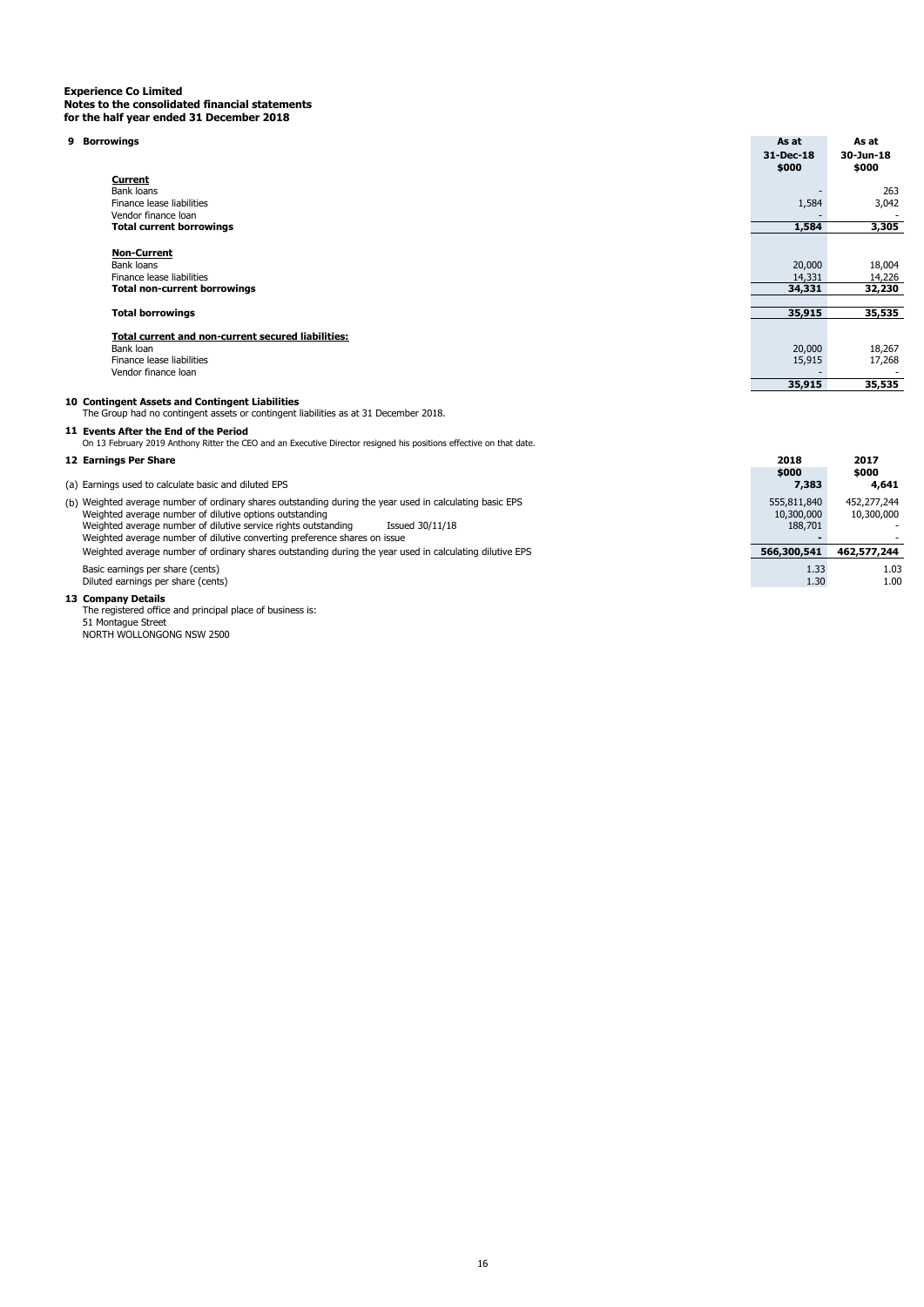## **Experience Co Limited Directors' Declaration**

In accordance with a resolution of the directors of Experience Co Limited, the directors of the company declare that:

1. The financial statements and notes, as set out on pages 7 to 16:

(a) comply with Accounting Standard AASB 134: Interim Financial Reporting; and

(b) give a true and fair view of the consolidated entity's financial position as at 31 December 2018 and of its performance for the period ended on that date.

2. In the directors' opinion there are reasonable grounds to believe that the company will be able to pay its debts as and when they become due and payable.

**Anthony Boucaut Kerry (Bob) East** *Managing Director*<br>Dated: 25 February 2019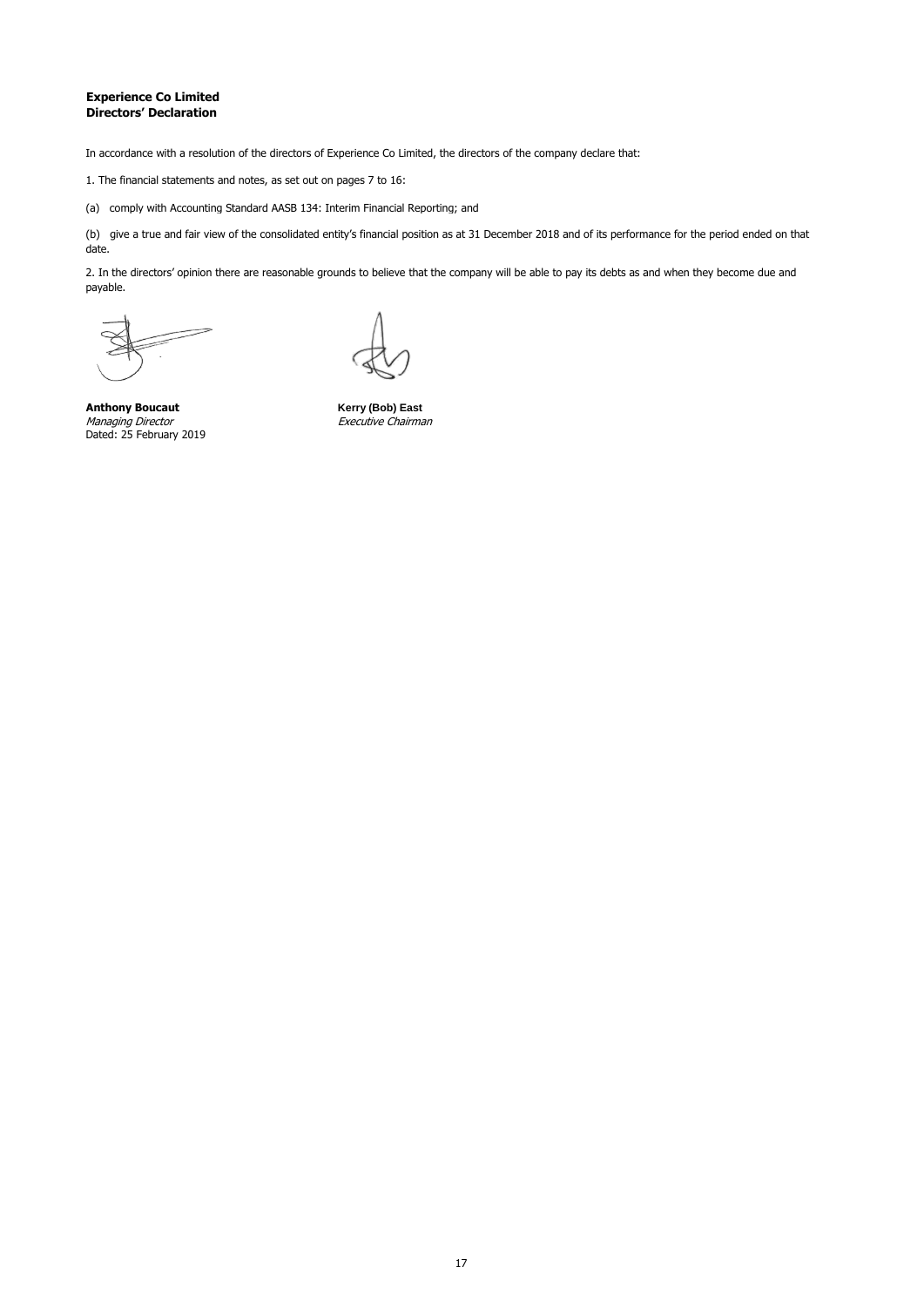

# **RSM Australia Partners**

Level 13, 60 Castlereagh Street Sydney NSW 2000 GPO Box 5138 Sydney NSW 2001

> T+61(0) 282264500 F+61(0)282264501

> > www.rsm.com.au

# **AUDITOR'S INDEPENDENCE DECLARATION**

As lead auditor for the review of the financial report of Experience Co Limited for the half year ended 31 December 2018, I declare that, to the best of my knowledge and belief, there have been no contraventions of:

- (i) the auditor independence requirements of the *Corporations Act 2001* in relation to the review; and
- (ii) any applicable code of professional conduct in relation to the review.

**RSM AUSTRALIA PARTNERS**

**CAMERON HUME** Partner

Sydney, NSW Dated: 25 February 2019

# THE POWER OF BEING UNDERSTOOD AUDIT | TAX | CONSULTING

RSM Australia Partnersis a member of the RSM network and trades as RSM. RSM is the trading name used by the members of the RSM network. Each member of the<br>RSM network is an independent accounting and consulting firm which RSM Australia Partners ABN 36 965 185 036



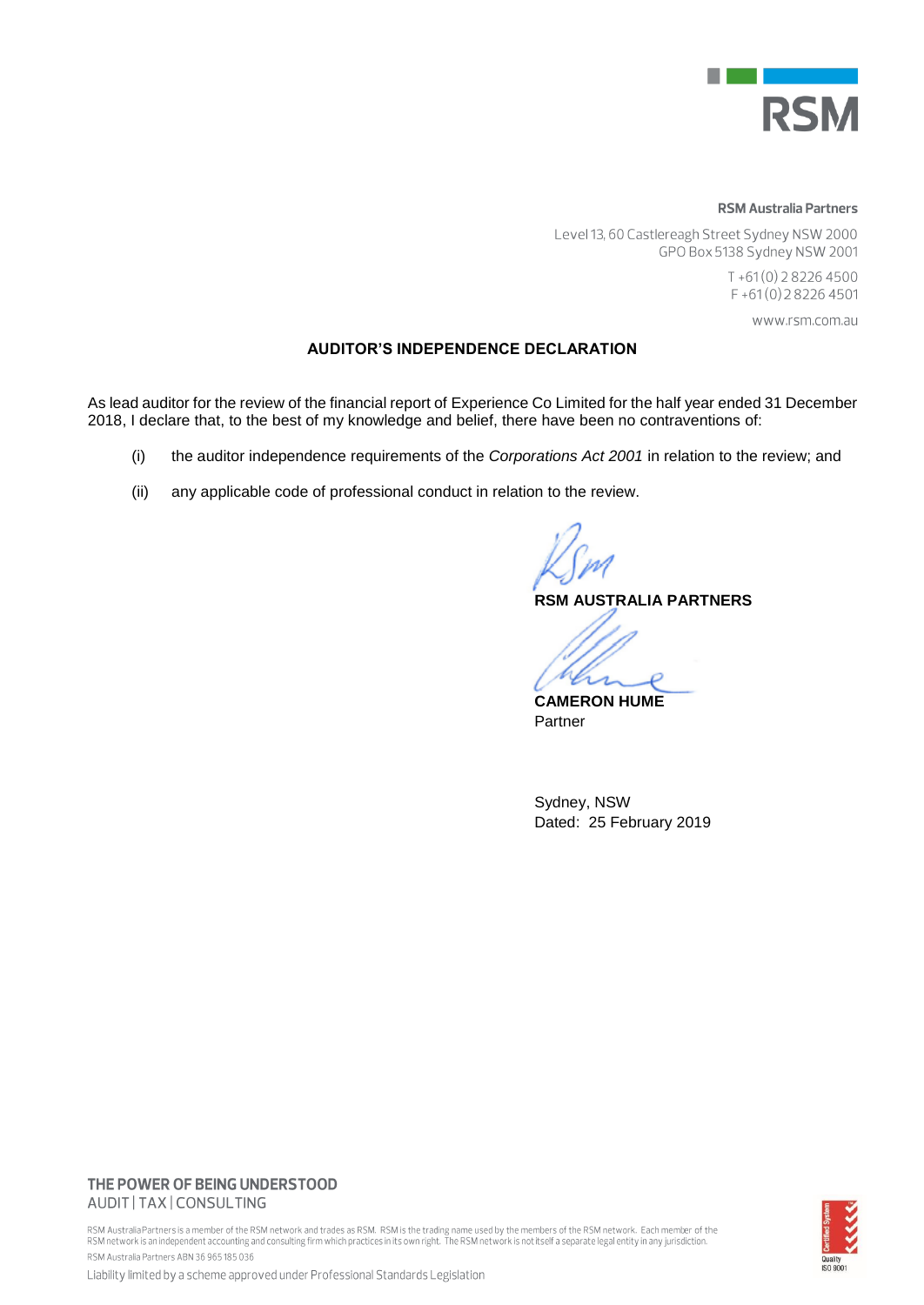

## **RSM Australia Partners**

Level 13, 60 Castlereagh Street Sydney NSW 2000 GPO Box 5138 Sydney NSW 2001

> $T + 61(0)$  282264500  $F + 61(0)$  2 8 2 2 6 4 5 0 1

> > www.rsm.com.au

# **INDEPENDENT AUDITOR'S REVIEW REPORT**

# **TO THE MEMBERS OF**

# **EXPERIENCE CO LIMITED**

# **Report on the Half-Year Financial Report**

We have reviewed the accompanying half-year financial report of Experience Co Limited which comprises the statement of financial position as at 31 December 2018, the statement of comprehensive income, statement of changes in equity and statement of cash flows for the half-year ended on that date, notes comprising a summary of significant accounting policies and other explanatory information, and the directors' declaration of the consolidated entity comprising the company and the entities it controlled at the half-year end or from time to time during the half-year.

# *Directors' Responsibility for the Half-Year Financial Report*

The directors of the consolidated entities are responsible for the preparation of the half-year financial report that gives a true and fair view in accordance with Australian Accounting Standards and the *Corporations Act 2001* and for such internal control as the directors determine is necessary to enable the preparation of the half-year financial report that is free from material misstatement, whether due to fraud or error.

# *Auditor's Responsibility*

Our responsibility is to express a conclusion on the half-year financial report based on our review. We conducted our review in accordance with Auditing Standard on Review Engagements ASRE 2410 *Review of a Financial Report Performed by the Independent Auditor of the Entity*, in order to state whether, on the basis of the procedures described, we have become aware of any matter that makes us believe that the half-year financial report is not in accordance with the *Corporations Act 2001* including: giving a true and fair view of the consolidated entity's financial position as at 31 December 2018 and its performance for the half-year ended on that date; and complying with Accounting Standard AASB 134 *Interim Financial Reporting* and the *Corporations Regulations 2001*. As the auditor of Experience Co Limited, ASRE 2410 requires that we comply with the ethical requirements relevant to the audit of the annual financial report.

A review of a half-year financial report consists of making enquiries, primarily of persons responsible for financial and accounting matters, and applying analytical and other review procedures. A review is substantially less in scope than an audit conducted in accordance with Australian Auditing Standards and consequently does not enable us to obtain assurance that we would become aware of all significant matters that might be identified in an audit. Accordingly, we do not express an audit opinion.

# THE POWER OF BEING UNDERSTOOD AUDIT | TAX | CONSULTING

RSM Australia Partners ABN 36 965 185 036

RSM Australia Partnersis a member of the RSM network and trades as RSM. RSM is the trading name used by the members of the RSM network. Each member of the<br>RSM network is an independent accounting and consulting firm which